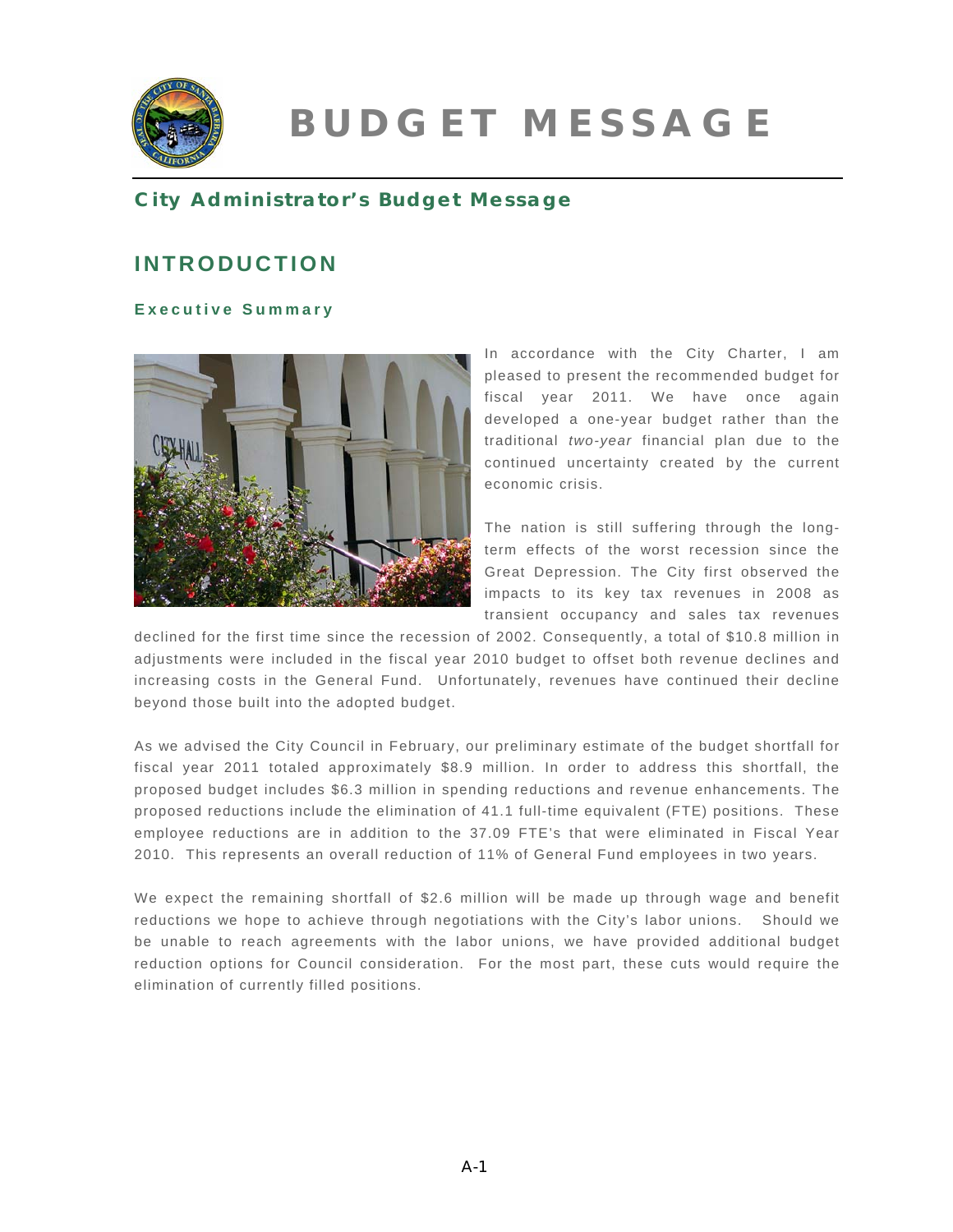

#### **Financial Highlights**

The fiscal year 2011 recommended budget is comprised of all City funds, including the General Fund, special revenue funds, enterprise funds and internal service funds. Each fund accounts for distinct and uniquely funded operations. The recommended budget includes a total combined operating budget of \$248.5 million and a combined capital budget totaling \$24.8 million. The recommended budget is summarized in the table below by fund type.

The General Fund, the primary and largest individual fund in the City, is comprised of six operating and three administrative departments. The recommended

| <b>City of Santa Barbara</b><br>Summary of Fiscal Year 2011 Recommended Budget by Fund Type                     |                                                              |                                                        |                                                          |                                 |  |  |
|-----------------------------------------------------------------------------------------------------------------|--------------------------------------------------------------|--------------------------------------------------------|----------------------------------------------------------|---------------------------------|--|--|
|                                                                                                                 | <b>Operating</b><br><b>Budget</b>                            | Capital<br>Program                                     | <b>T</b> otal                                            | $%$ of<br>Total                 |  |  |
| <b>General Fund</b><br><b>Special Revenue Funds</b><br><b>Enterprise Funds</b><br><b>Internal Service Funds</b> | 101.883.001<br>\$.<br>34.601.803<br>95.683.076<br>16,345,064 | \$<br>758.170<br>10.749.376<br>11,530,202<br>1,730,769 | \$102.641.171<br>45.351.179<br>107,213,278<br>18,075,833 | 37.6%<br>16.6%<br>39.2%<br>6.6% |  |  |
|                                                                                                                 | 248,512,944                                                  | \$24,768,517                                           | \$273,281,461                                            | 100.0%                          |  |  |

General Fund operating budget totals \$101.9 million and includes an additional \$758,170 million for capital expenditures.

Special revenue funds account for restricted revenues and have a combined recommended operating budget of \$34.6 million and a combined capital budget of \$10.7 million. This category of funds includes the Redevelopment Agency, which is a separate legal entity created to eliminate blight and provide low and moderate income housing in the community.

Enterprise funds, on a combined basis, make up approximately one-third of the City budget. They consist of six distinct operations funded from user fees and charges. Enterprise operations are managed and operated much like private sector businesses. They require a significant investment in plant, equipment, and infrastructure to deliver services. Their operating budgets total \$95.7 million, and have a recommended capital budget of \$11.5 million.

Internal service funds provide services exclusively to other city operations, including building maintenance, information systems, vehicle maintenance and replacement, and insurance. Their recommended budget includes an operating budget of approximately \$16.3 million and a \$1.7 million capital program budget.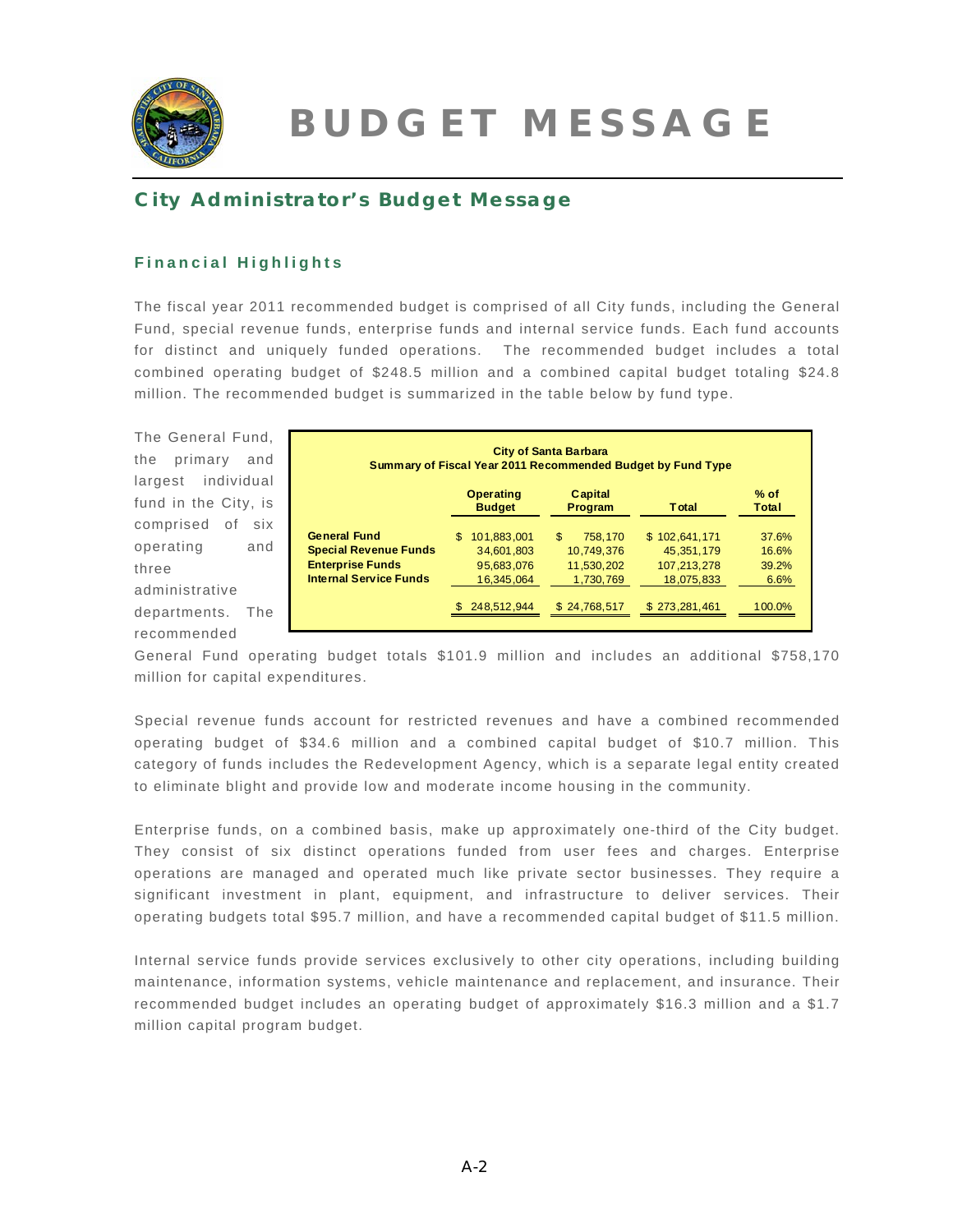

## **DEFINING THE PROBLEM**

#### **Economic Perspective of General Fund Revenues**

While there are some signs indicating that the economy is recovering, the impacts on City operations of what has been termed the "Great Recession," will be felt for many years. The recession has lowered baseline revenues that will be available to fund General Fund programs and services, including public safety, library, recreation, parks, building, planning, and general administration.

One of the most dramatic impacts of the recession has been the decline in retail sales tax revenues. The chart below presents a fourteen-year summary of sales tax revenues. After generally positive growth from 1997 through 2008, sales tax revenues fell by 10.6% in fiscal year 2009. This was the single largest decline of any General Fund tax revenue going back as far as records are available. In the current fiscal year, we expect sales taxes will fall an *additional* 6.5%. As indicated by the red line in the chart, General Fund sales tax revenues lost eleven years of growth in just two years.



Sales Tax Revenues Fourteen Year Summary

While sales tax revenues have declined the most, virtually all General Fund revenues have been impacted by the economic downturn. The table below summarizes total General Fund revenues for fiscal years 2009, 2010 and 2011, including the cumulative change during that period.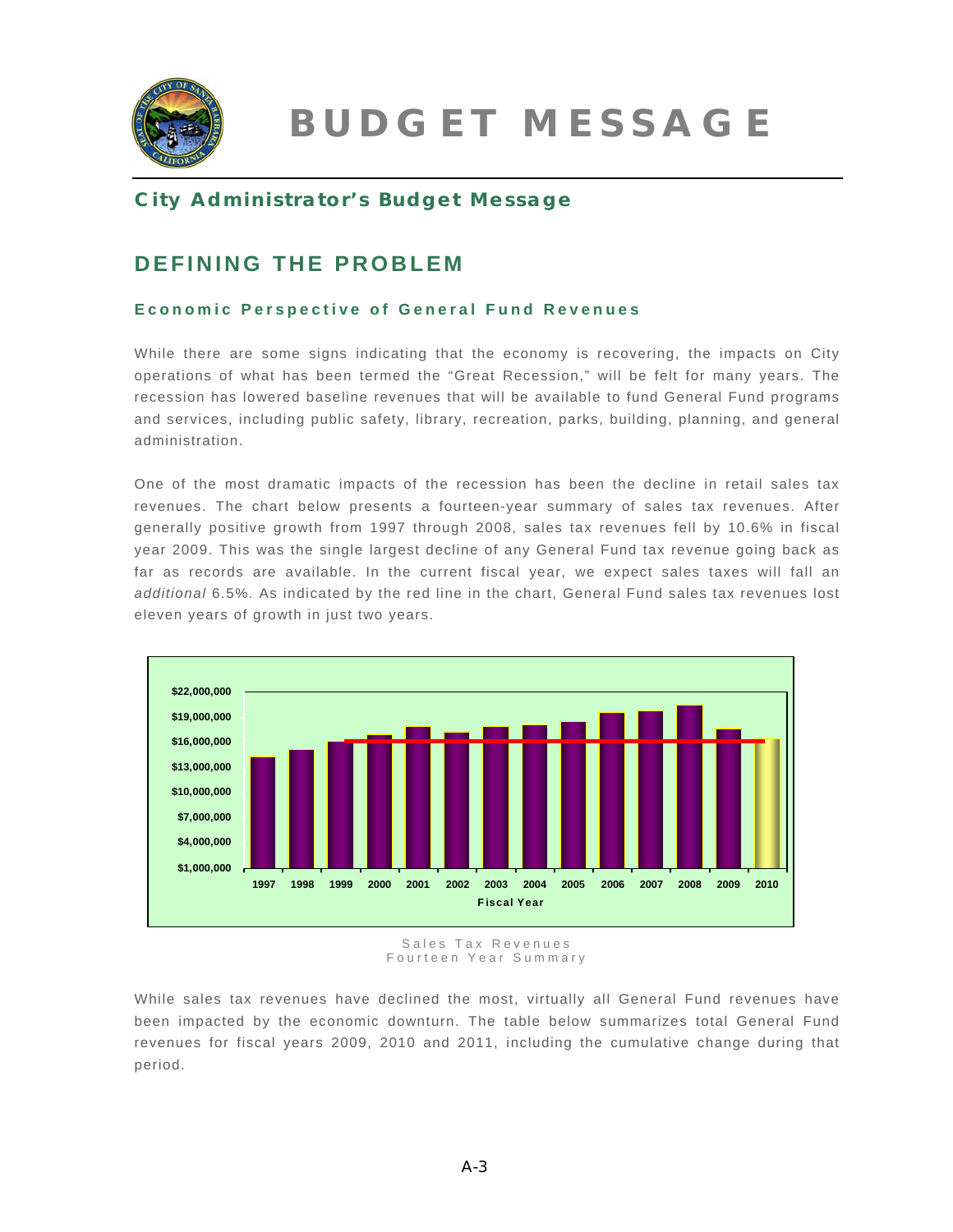

In fiscal year 2010, budgeted revenues were lowered by \$4.8 million in comparison to the prior year. Due to the continued deterioration of the economy, total fiscal year 2010 General Fund revenues are now estimated at \$99.2 million, an additional decline of \$5.4 million.

In the fiscal year 2011 recommended budget, revenues are expected to be essentially level at \$99.8 million. However, in just three fiscal years, the overall decline of General Fund revenues totals nearly \$9.7 million.

| \$<br>20.759.000<br>23.306.000 | 18.142.000<br>23.860.000                            | \$<br>16.414.000<br>23.030.000 | \$<br>16.414.000<br>22.790.000 | \$<br>(4,345,000)<br>(516,000) |
|--------------------------------|-----------------------------------------------------|--------------------------------|--------------------------------|--------------------------------|
|                                |                                                     |                                |                                |                                |
|                                |                                                     |                                |                                |                                |
| 13.334.000                     | 12.027.000                                          | 11.157.000                     | 11.157.000                     | (2, 177, 000)                  |
|                                | 7.242.000                                           | 6.952.000                      | 7.040.000                      | 74.000                         |
|                                | 2.976.000                                           | 3.348.000                      | 3.266.000                      | 270,600                        |
|                                | 40.350.127                                          | 38.281.706                     | 39,091,561                     | (2,966,799)                    |
|                                | 104,597,127                                         | \$<br>99, 182, 706             | \$<br>99,758,561               | (9,660,199)<br>S               |
|                                | 6.966.000<br>2.995.400<br>42.058.360<br>109,418,760 | \$                             |                                |                                |

#### **Other Factors Contributing to Budget Shortfall**

Although declining revenues were a key factor in creating the City's budget shortfall, two other factors contribute to the problem: increasing labor costs and the one-time measures implemented in fiscal year 2010 that do not carry over into fiscal year 2011.

With respect to labor costs, the City entered into contracts with several of our employee unions before the severity of the economic recession became apparent. These multi-year agreements include increases to wages and benefits in fiscal years 2010 and 2011. The impact of these scheduled wage and benefit increases total \$2.3 million in fiscal year 2011.

In balancing the fiscal year 2010 budget, one-time measures totaling \$3.3 million were included to minimize impacts on services and to avoid employee layoffs. While these measures, such as unpaid furloughs, were helpful in minimizing cuts to services and staff, they were one-year solutions only. *New* measures will need to be implemented in fiscal year 2011 to replace these one time adjustments in order to address the overall budget shortfall.

#### **Other City Services Impacted by the Economic Downturn**

In addition to the services funded in the General Fund, the City also provides *other* important services. These services are accounted for in separate enterprise funds, special revenue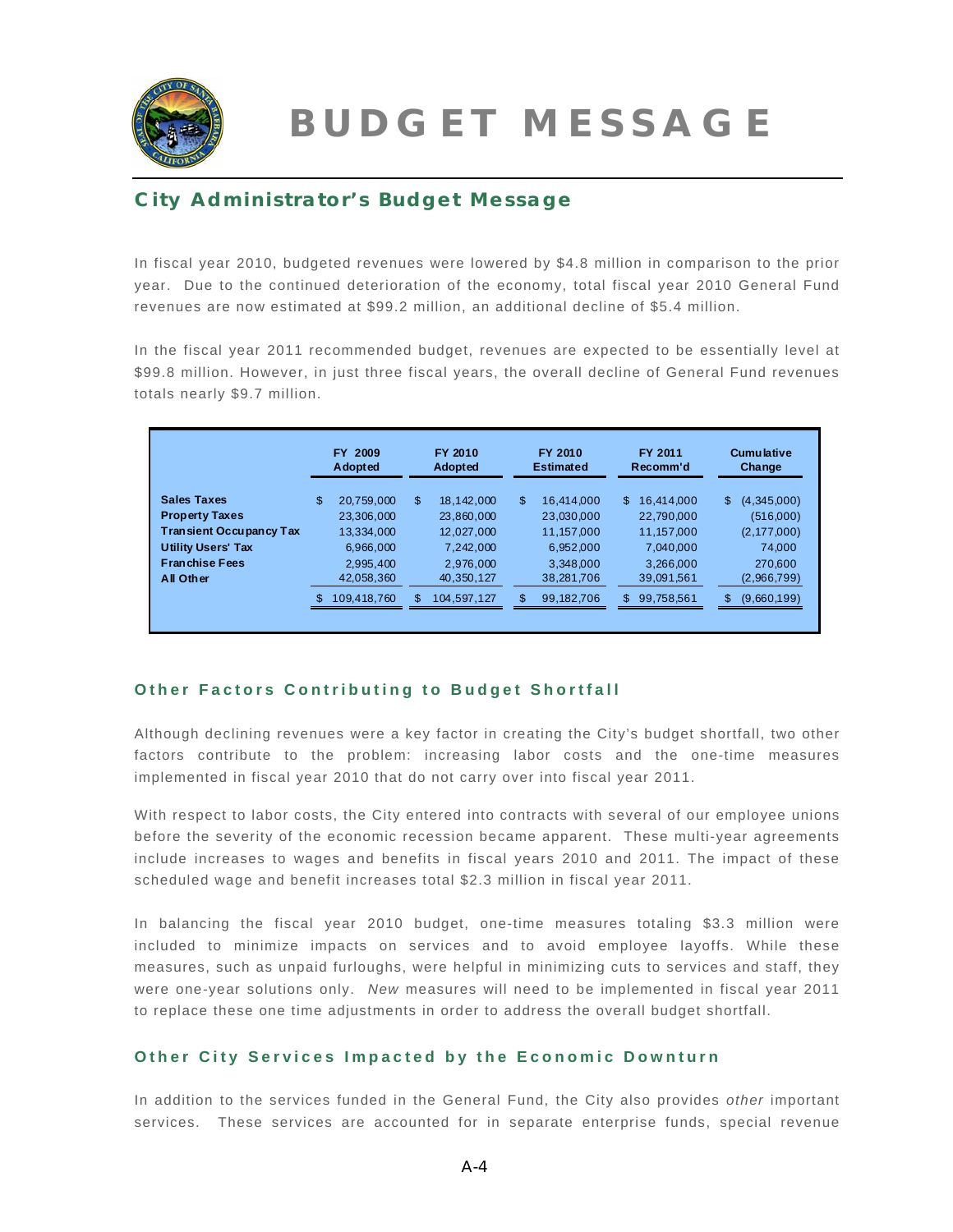

funds, and internal service funds. These services have also been affected to varying degrees by the declining economy.

For example, the City's municipal golf course saw the number of golf rounds decline by 6% in fiscal year 2009. In fiscal year 2010, in large part due to major construction on the course, golf rounds are down close to 20%. At the Airport, passenger counts dropped by 8% in fiscal year 2009. Through the first half of fiscal year 2010, passenger counts are down an additional 9.8%. The Waterfront Fund, which accounts for the services provided along the waterfront, including Stearns Wharf and the harbor, experienced some loss of revenues in 2009. However, fiscal year 2010 revenues have remained steady. Similarly, the Downtown Parking Fund, which accounts for the operation and maintenance of the City's public parking facilities, has likewise seen a normalizing of revenues. The City's two utility operations, Water and Wastewater, have not seen declines in revenues due to the current economic downturn.

Internal service funds are used to account for services provided by one department to other City departments. Examples include motor pool, building maintenance, information systems, and risk management. These operations are financed through charges levied on operating departments of the City. While not directly impacted by the economic crisis, all internal service funds' budgets include proposed reductions, which translate to reduce charges to all City funds, including the General Fund.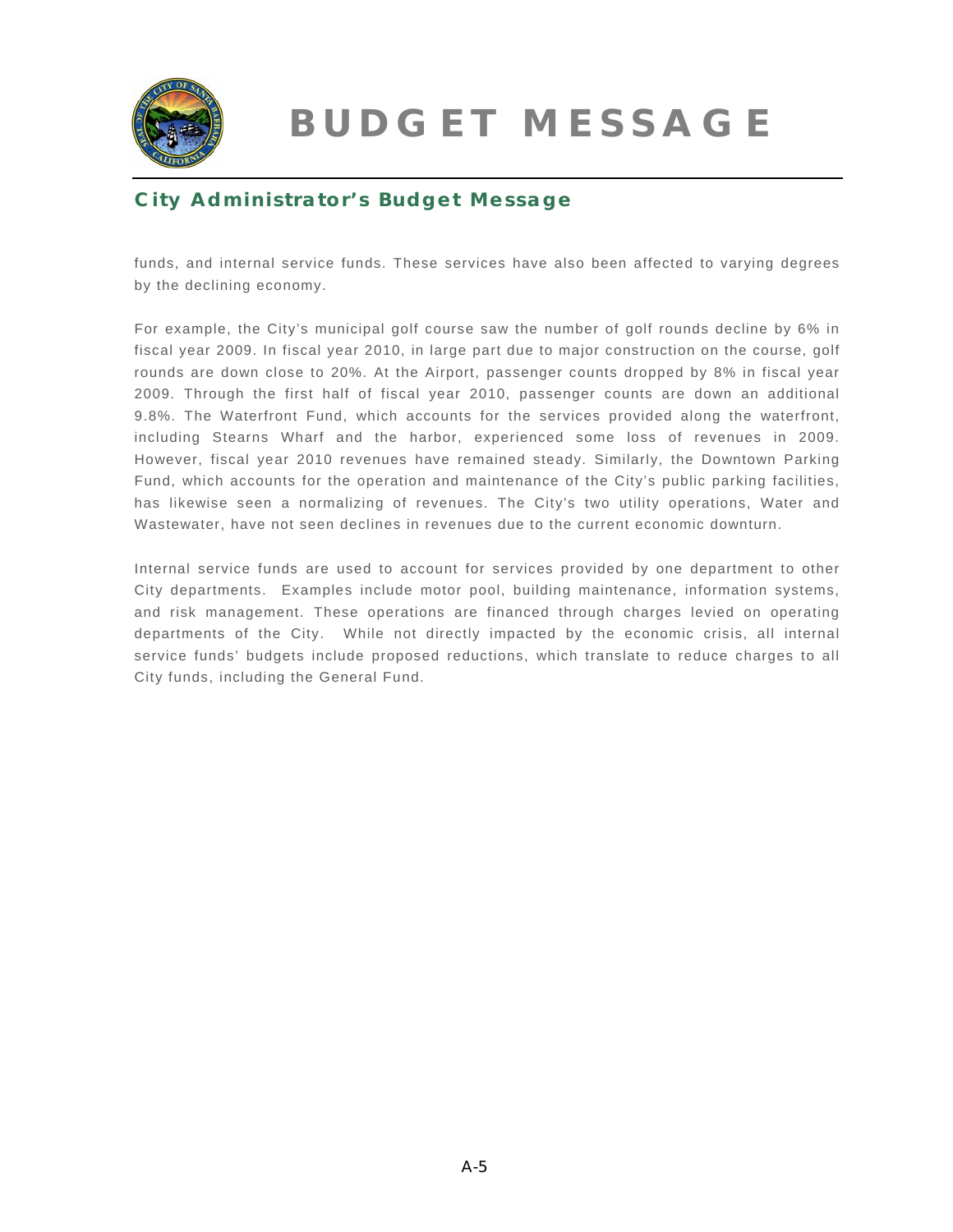

## **BALANCING STRATEGY**

#### **General Fund Still Unbalanced**

Early in fiscal year 2010, staff calculated a preliminary budget gap of \$8.9 million for fiscal year 2011. Over the ensuing months, staff has identified new funding sources, refined revenue and budget estimates, and proposed reduced funding to community organizations (see accompanying table). These steps have reduced the budget gap by approximately \$1.1 million.

In addition to these steps, we are recommending \$5.2 million in departmental budget adjustments to offset the estimated \$8.9 million budget gap. These adjustments include over

| <b>Summary of Balancing Strategy</b><br><b>GENERAL FUND</b>                                                                  |                          |                |  |  |  |  |
|------------------------------------------------------------------------------------------------------------------------------|--------------------------|----------------|--|--|--|--|
| <b>Originally Identified Budget Gap</b>                                                                                      |                          | \$ (8,924,244) |  |  |  |  |
| <b>Newly Identified Funding Sources</b><br><b>Reduction to Self-Insurance Charges</b><br>Shift of Solid Waste Franchise Fees | \$<br>519,153<br>440,000 | 959,153        |  |  |  |  |
| <b>Refinement to Budgeted Estimates</b>                                                                                      |                          | (185, 212)     |  |  |  |  |
| <b>Reduced Funding to Community Organizations</b>                                                                            |                          | 367,618        |  |  |  |  |
| <b>Department Budget Measures</b><br><b>Revenue Enhancements</b><br><b>Spending Cuts</b>                                     | 993,700<br>4,208,171     | 5,201,871      |  |  |  |  |
| <b>Remaining Budget Gap</b>                                                                                                  |                          | (2,580,814)    |  |  |  |  |

\$4.2 million in departmental reductions, which will result in the elimination of 41.1 positions, most of which are vacant. They also include approximately \$1 million of revenue enhancements.

It is important to note that the departmental reductions are in addition to the cuts that were implemented in order to balance the FY 2010 budget. The cumulative impacts will further affect the level of services

provided to the community, including the closure of the Central and Eastside Libraries on Mondays, continued closure of four park restrooms and the elimination of seven vacant sworn police officer positions

A summary of budget adjustments by departments, including the number of full-time equivalent (FTE) positions eliminated, is presented in the table below. These adjustments are itemized in Attachment 1 to this transmittal letter, and the impacts to department operations are noted in each department budget summary.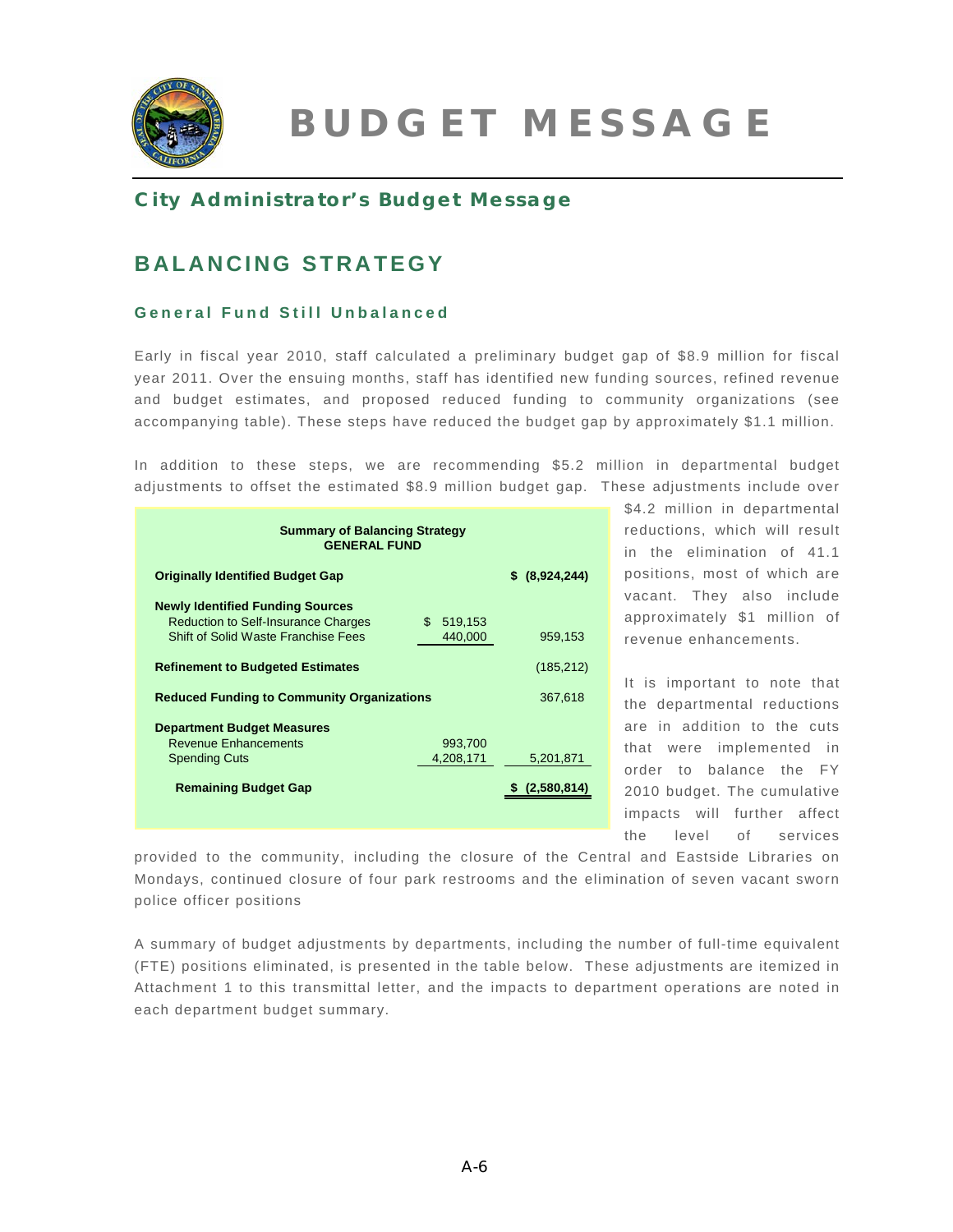

| <b>Department</b>              | <b>Expenditure</b><br><b>Cuts</b> | <b>Increased</b><br><b>Revenues</b> | <b>Net</b><br><b>Savings</b> | No. of<br>FTE's<br><b>Eliminated</b> |
|--------------------------------|-----------------------------------|-------------------------------------|------------------------------|--------------------------------------|
| <b>Administrative Services</b> | \$<br>205,244                     | $\mathfrak{S}$                      | \$<br>205,244                | 2.00                                 |
| CAO/Mayor & Council            | 299,009                           | 47,133                              | 346,142                      | 2.00                                 |
| <b>City Attorney</b>           | 223,412                           |                                     | 223,412                      | 1.10                                 |
| <b>Community Development</b>   | 429,854                           | 158,288                             | 588,142                      | 4.00                                 |
| <b>Finance</b>                 | 47,171                            | 75,000                              | 122,171                      | 0.50                                 |
| Fire                           | 527,383                           | 100,000                             | 627,383                      | 4.00                                 |
| Library                        | 354,440                           |                                     | 354,440                      | 3.80                                 |
| <b>Parks &amp; Recreation</b>  | 634,603                           | 8,779                               | 643,382                      | 5.70                                 |
| Police                         | 1,410,127                         |                                     | 1,410,127                    | 11.00                                |
| <b>Public Works</b>            | 76,928                            | 604,500                             | 681,428                      | 2.00                                 |
| <b>TOTAL GENERAL FUND</b>      | 4,208,171                         | 993,700                             | 5,201,871                    | 36.10                                |
| Internal Service Funds         | 459,961                           |                                     | 459,961                      | 5.00                                 |
| <b>GRAND TOTAL</b>             | 4,668,132                         | 993,700                             | 5,661,832<br>S               | 41.10                                |

The combination of newly identified funding sources and departmental budget adjustments included in the recommended budget total \$6.3 million. This leaves a remaining gap of \$2.6 million.

#### **Labor Concessions Critical to Solving Remaining Budget Gap**

One of the major elements creating the deficit in the General Fund is the increasing cost of employee salaries and benefits. Therefore, one of the keys to our balancing strategy is to work with labor groups to achieve wage and benefit concessions that can mitigate staff and service reductions. Our goal is to generate sufficient savings from labor concessions to close the remaining \$2.6 million budget gap and to allow the restoration of other positions and services proposed for reduction in the recommended budget.

To date, the Supervisors Employees Bargaining Unit has agreed to forgo scheduled pay increases, accept a pay reduction, and other benefit cuts that will result in an overall reduction to their compensation totaling 10%. We have also eliminated a scheduled salary increase for all unrepresented managers, and will implement additional reductions in management compensation consistent with all other labor groups. Discussions with other labor groups have been productive and we are hopeful they will also work with us to minimize staffing and service reductions.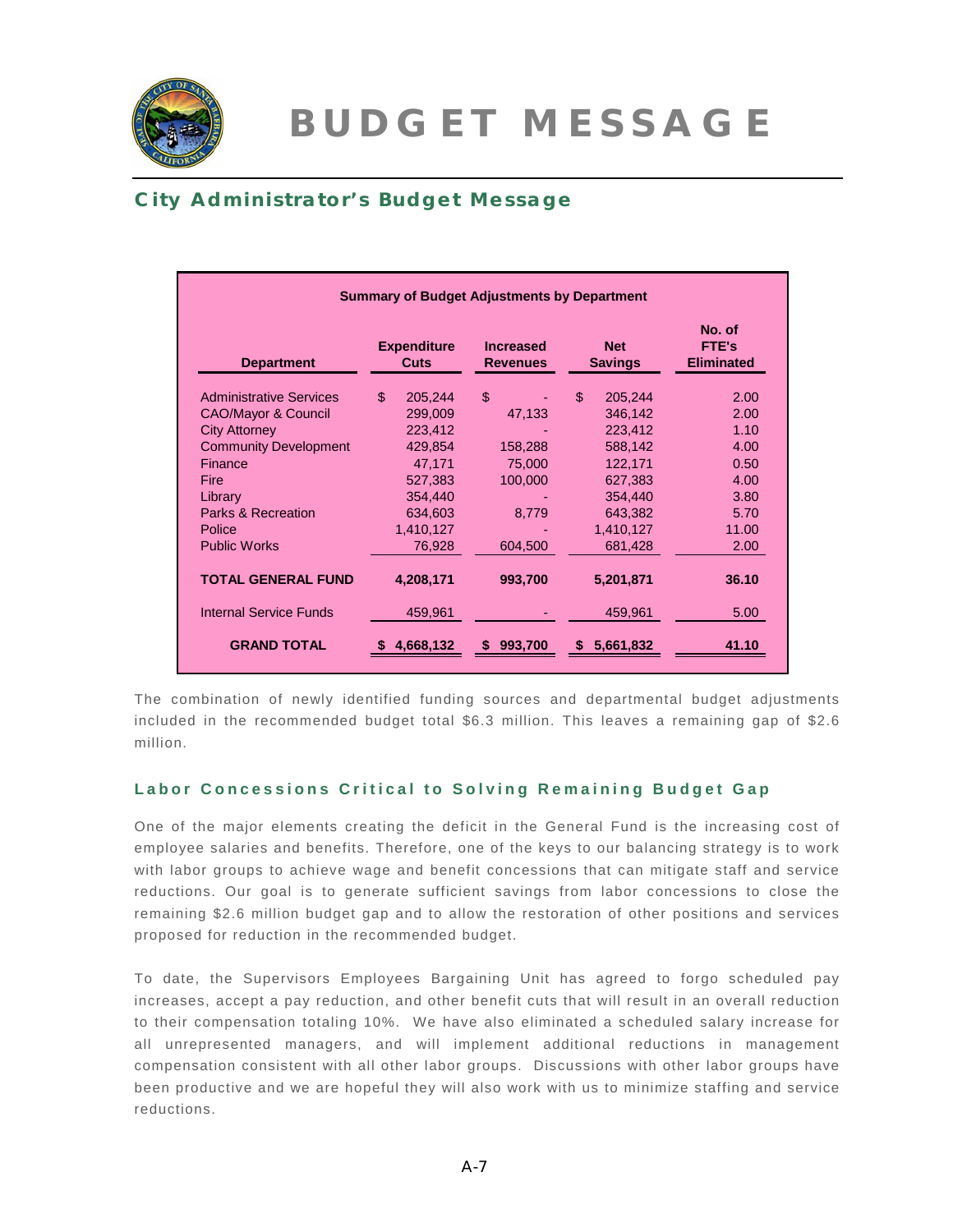

While we expect that significant labor concessions will be achieved, we also must be prepared in case we are unsuccessful. As a result, we have developed a list of additional budget reduction options that are sufficient to address the remaining \$2.6 million budget gap. The list of additional budget adjustments includes the elimination of an additional 17.5 FTE's, most of which are currently filled. These additional budget options, including their potential impacts on services, are itemized in Attachment 2.

#### **Capital Program Funding Still Falls Short of Needs**

The recently completed Six-Year Capital Improvement Program identified \$8.3 million in capital needs over the next two years that need to be funded by the General Fund. However, the fiscal year 2011 recommended budget includes just \$508,170 for the General Fund capital program. In this current fiscal year 2010, only \$573,170 was spent for capital due to the deterioration of General Fund revenues caused by the recession. Note that this does *not* include capital spending included in the Enterprise Funds, such as the Airport, Water, Wastewater, Waterfront, and Downtown Parking Funds, which totals \$11.5 million.

In years past, when General Fund revenues were growing strong, sufficient reserves were generated and accumulated to fund a healthy capital program each year. For example, in fiscal year 2001 the General Fund had \$5.4 million in reserves above policy requirements and funded a \$2.6 million capital program. More recently, the capital programs of fiscal years 2007 and 2008 averaged approximately \$1.8 million per year.

Among the capital projects that we have deferred in fiscal year 2011 is the replacement of the City's aging Financial Management System, rehabilitation of several park facilities, and general repairs to several City buildings and facilities.

Deferring capital improvements and maintenance of City facilities generally results in increased costs in the future and adds to the existing backlog of projects that may take years to catch up with. Over the next several years, as revenues grow, it will be critical that the City restore capital funding back to appropriate levels in order to preserve important capital assets into the future.

#### **Reductions Proposed to Outside Organizations**

In addition to reductions to departmental operations, the recommended budget includes significant cuts to many important community organizations that sponsor events in the community, provide important services, or encourage tourism and conventions.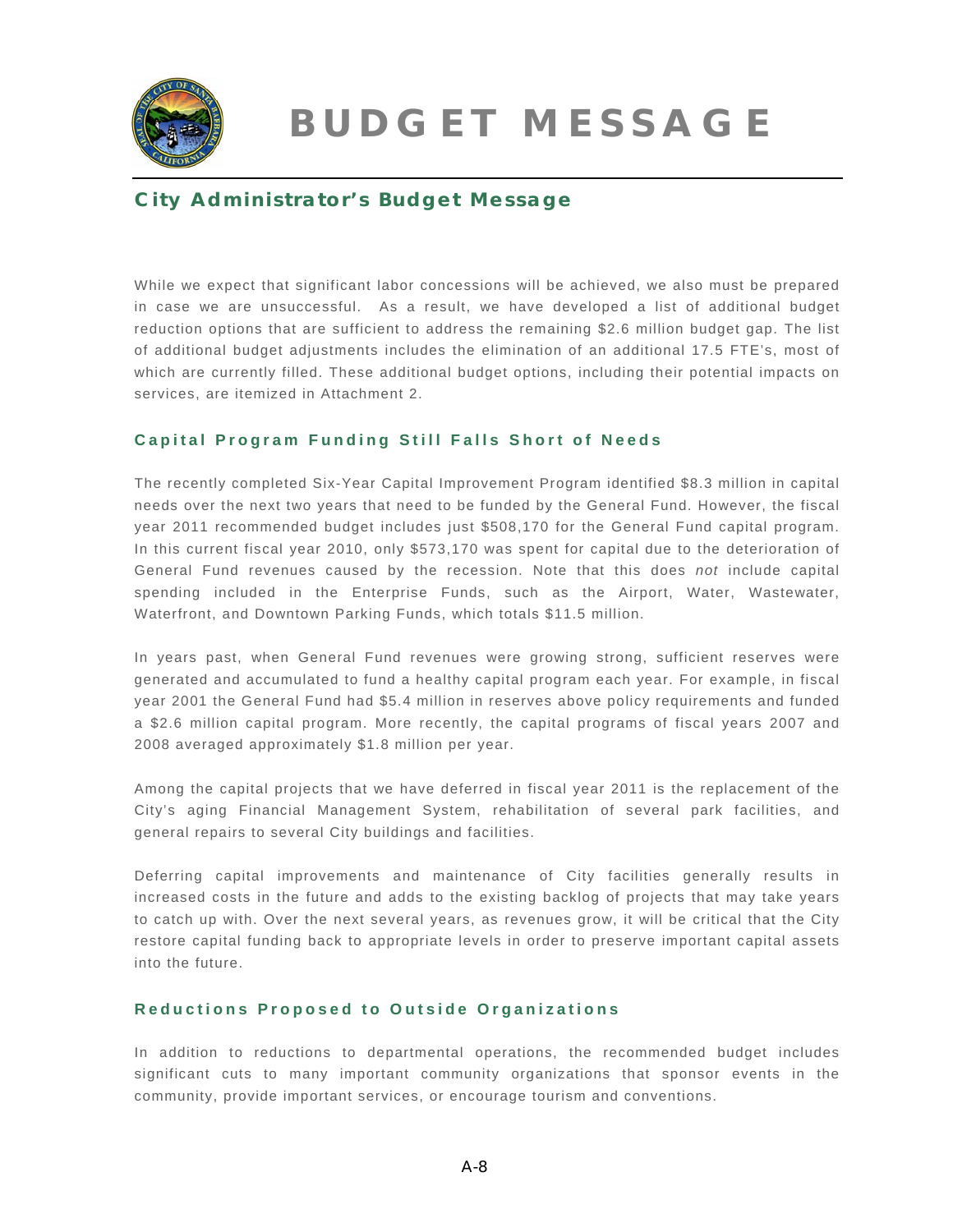

The funding cuts to community promotions organizations will save the General Fund \$367,618. The table below summarizes the proposed funding for each affected organization. Please note that while we are proposing the elimination of the  $4<sup>th</sup>$  of July Parade, funding for the annual fireworks show is maintained in the Waterfront budget and is not recommended for cancellation.

| Organization                        | FY 2010<br><b>Funding</b> | <b>Proposed</b><br>Cuts | <b>FY 2011</b><br><b>Proposed</b> | $\%$<br><b>Reduction</b> |
|-------------------------------------|---------------------------|-------------------------|-----------------------------------|--------------------------|
| <b>County Arts Commission</b>       | \$.<br>485,523            | \$.<br>(58, 263)        | \$<br>427,260                     | 12.0%                    |
| Santa Barbara CVB                   | 1,499,483                 | (149, 948)              | 1,349,535                         | 10.0%                    |
| 4th of July Symphony                | 13,740                    | (1,649)                 | 12.091                            | 12.0%                    |
| <b>Old Spanish Days</b>             | 82,440                    | (8, 244)                | 74,196                            | 10.0%                    |
| Semana Nautica                      | 2,915                     | (2,915)                 |                                   | 100.0%                   |
| Spirit of '76 Parade                | 11,450                    | (11, 450)               |                                   | 100.0%                   |
| <b>Summer Solstice</b>              | 42,057                    | (4,206)                 | 37,851                            | 10.0%                    |
| Santa Barbara Channels              | 346,942                   | (115, 647)              | 231,295                           | 33.3%                    |
| <b>SB Film Festival</b>             | 54,960                    | (5, 496)                | 49,464                            | 10.0%                    |
| <b>Visitor's Information Center</b> | 54,495                    | (5, 450)                | 49,045                            | 10.0%                    |
| <b>New Beginnings</b>               | 43,500                    | (4,350)                 | 39,150                            | 10.0%                    |

These organizations provide worthwhile events, services and programs for the community. However, in the context of the major declines in General Fund revenues, we believe these reductions are appropriate in order to minimize further reductions to core City services such as fire, police, libraries, and parks.

### **ENTERPRISE FUNDS**

The City has seven distinct operations that are referred to as enterprise funds. These operations are primarily funded from user charges or restricted grant funding. In most cases, the revenues in the funds are restricted by law or contract to the purposes for which they are collected.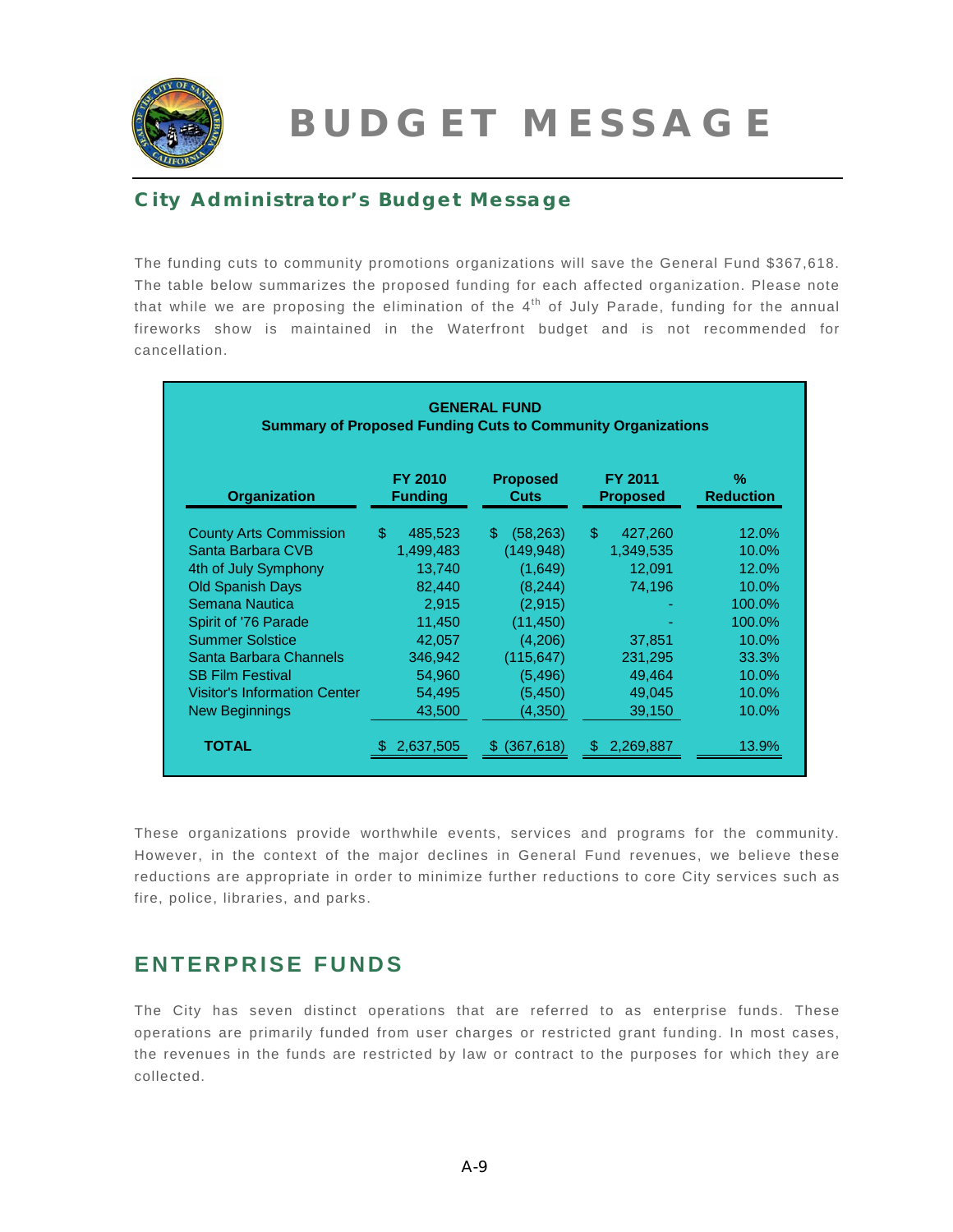

**BUDGET MESSAGE** 

### **City Administrato r's Budget Message**

Each of these funds has been affected to varying degrees by the recession of the past two years. However, each has also made considerable progress in improving the services provided to the public.

#### Airport Fund

A major impact of the economic crisis has been the significant decline of air travel across the nation. In Santa Barbara, the number of passengers has declined markedly since late 2008. In this current fiscal year, passenger counts are expected to fall by 8.5%, the largest declines since fiscal year 2002 following the terrorist attacks in New York. These declines have a corresponding impact on those revenues driven by passenger volumes, such as parking, concessions, and rental car receipts.

In fiscal year 2011, most Airport revenues are expected to remain stable with little to no growth. However, construction of the new airline terminal will triple the square footage of airline space. As a result, terminal aviation revenues are expected to increase by approximately \$500,000, from \$2.1 million to \$2.6 million, as airlines will pay more for the added space they will be provided. These revenues will be partially offset by increased building costs, such as custodial services and utilities.

#### Golf Fund

The Golf Fund has been affected the most of all enterprise operations by the recession. Over the last ten years, the number of rounds has steadily declined, consistent with national trends. However, the current recession has had a more dramatic impact on play on the course. Raising greens fees each year has helped minimize the loss of revenues, but it may also be contributing to the reduction in rounds played.

In addition to impacts from the recession, the Golf Course underwent major capital improvements during fiscal year 2010 to improve course utilization and water quality. During the construction period, the number of rounds played declined by approximately 20%. Fortunately, the improvements have added a number of features and visual elements that have improved the look and playability of the course. It is expected that these improvements will draw more players to the course and bring back those who left due to the construction.

While the fiscal year 2011 recommended budget includes increases to greens fees, staff has initiated a comprehensive analysis that considers trends and pricing to identify a more considered strategy to increase the level of play. Staff will be working with the Golf Advisory Committee and Parks and Recreation Commission to finalize the strategy prior to budget adoption in June.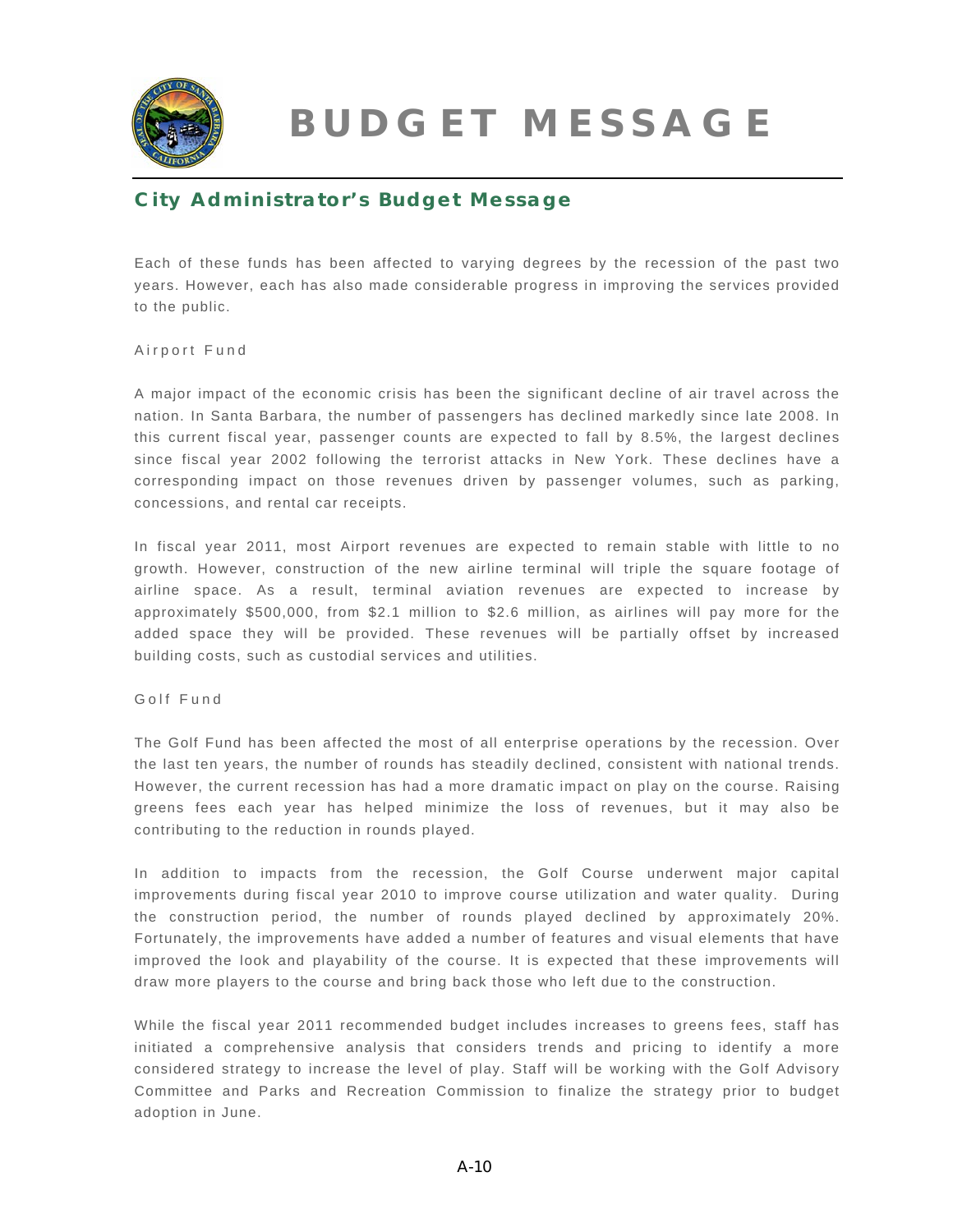

Downtown Parking Fund

The Downtown Parking Fund is responsible for the maintenance and operation of nine surface parking lots and five parking structures. In fiscal year 2010, due to very conservative revenue estimates which accounted for the recession, Downtown Parking revenues met budget projections. For fiscal year 2011, revenues are estimated to remain essentially flat.

Fiscal year 2011 expenditures reflect the savings from the phase out of the My Ride and Employee Bus Programs that began in fiscal year 2009. Next fiscal year, the program will consist only of free bus passes to City employees, which will save approximately \$250,000. The fiscal year 2011 budget also reflects savings of \$100,000 in costs for electricity as a result of recent work completed to improve the energy efficiency of a number of parking structures.

In fiscal year 2010 the City implemented a pilot program in conjunction with the Downtown Organization to provide for additional police resources in the downtown area and parking facilities. This program was pursuant to the recommendations from the City Council subcommittee on Homelessness and Community Relations. The program provides for a 50% match of funds provided by the Downtown Organization to employ part time police officers to patrol these areas. This program has been successful and will continue into fiscal year 2011 at the same level of funding.

#### Water Fund

The Water Fund provides water to City residents and businesses and is funded from service charges that are generally not directly impacted by economic downturns. Water revenues are primarily affected by weather conditions and voluntary conservation efforts. In fiscal year 2010, consumption will likely be below long-term averages due to awareness of the state-wide drought and increased conservation, and higher than normal levels of precipitation.

For fiscal year 2011, Water Fund operating expenses totaling \$31.4 million plus a capital program of \$3.3 million are fully balanced with operating revenues totaling \$34.8 million. Operating expenses are budgeted slightly below fiscal year 2010 budgeted expenses of \$29.8 million. However, the costs for water treatment will continue to be elevated over historic rates by \$1.4 million due to water quality impacts caused by the 2007 Zaca Fire.

The proposed budget reflects a proposed 3.5% increase to all water rates. This increase is part of the long-term rate strategy to support the Water Fund's extensive capital improvement needs. The rate increase would add approximately \$1 million; however, continued declines in water usage are expected to reduce revenues by over \$400,000. In total, revenues for fiscal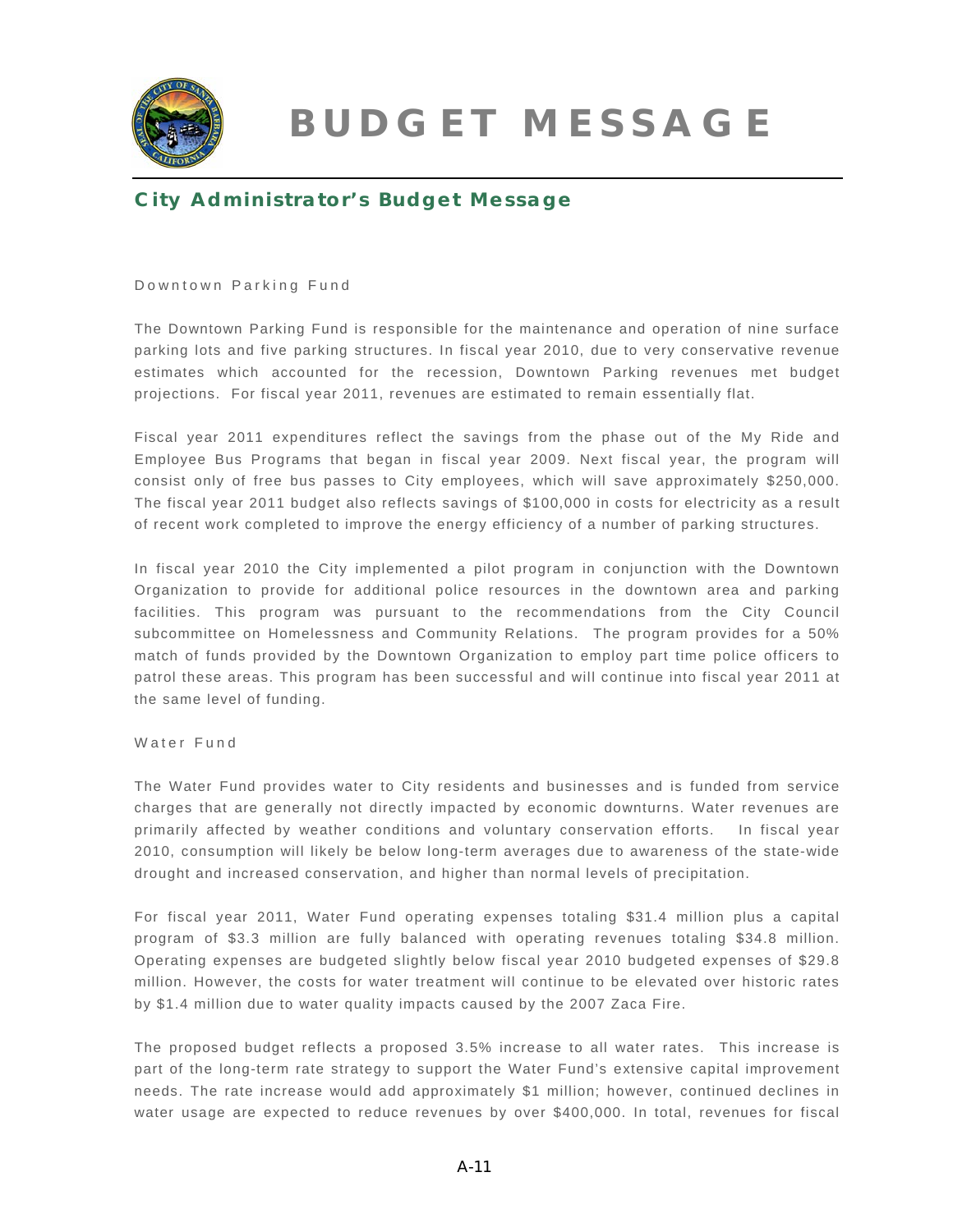

**BUDGET MESSAGE** 

### **City Administrato r's Budget Message**

year 2011 of \$34.9 million are expected to be \$630,488 higher than fiscal year 2010 adopted revenues.

The recommended capital program for fiscal year 2011 totals \$3.3 million. This does not include projects that we expect will be funded by the State Revolving Fund (SRF) Loan Program. We anticipate receiving a loan totaling \$29.92 million within the next several months. The loan will fund design and construction for two major projects: the Cater Advanced Treatment Project and the Ortega Groundwater Treatment Plant Rehabilitation Project. If approved, interest of \$505,058 will be paid on the loan during the construction period. Once the projects are completed, the fully amortized debt service payment is estimated at \$1.9 million per year.

#### Wastewater Fund

The Wastewater Fund depends on revenues that are tied to water service rates. Because of caps contained in the rates, these revenues have less variability than water revenues, which are impacted by changes in weather conditions.

The recommended budget for fiscal year 2011 includes almost \$15 million in estimated revenues, which reflect a 4% increase to wastewater rates. The rate increases are estimated to generate \$556,482 in revenues from service charges above fiscal year 2010 and will help support the Wastewater Fund's large capital program in fiscal year 2011.

Operating expenses are budgeted at \$13.2 million, slightly above the \$13.1 million operating budget adopted for fiscal year 2010. Operating expenses include the continuation of the successful Sewer Lateral Rebate Program, budgeted again at \$700,000. However, the cost of the program is not supported by current revenues and will need to be evaluated in order to ensure the long term viability of the program.

The proposed fiscal year 2011 capital program totals \$4.3 million. It will be funded from \$1.8 million of operating revenues and \$2.5 million of reserves. The capital program includes the Headworks Screening Project estimated at \$3 million. This project will replace the antiquated grinding, screening, rag removal, and dewatering systems with an integrated modernized system.

#### Waterfront Fund

The Waterfront Fund relies on revenues generated from parking fees, commercial leases and slip fees. While certain revenues have stabilized, others are being impacted by the effects of the economic downturn. Additionally, the department is embarking on major repairs to Marina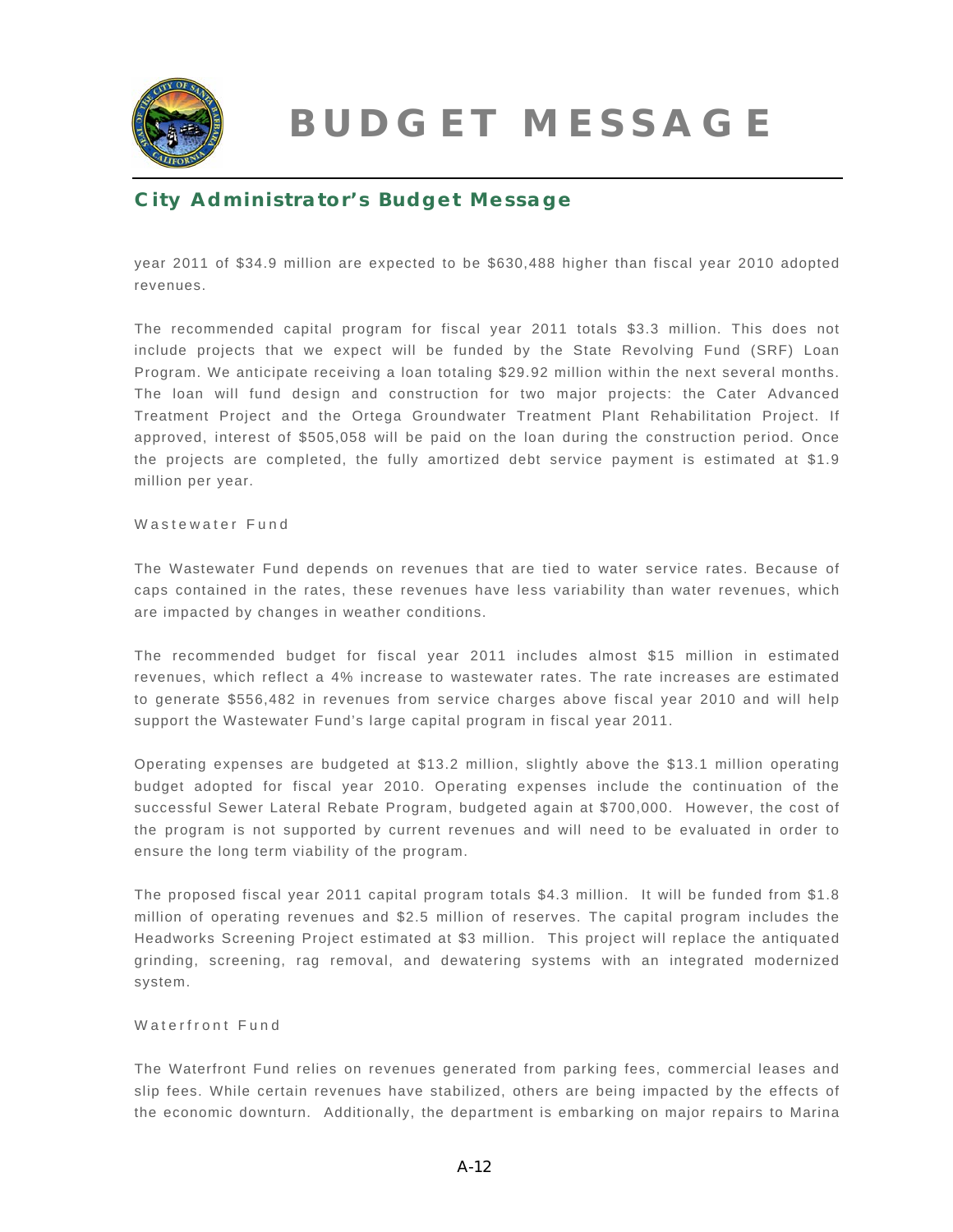

1, which will create additional debt service costs to repay loans from the Department of Boating and Waterways.

The proposed operating budget for fiscal year 2011 totals \$10.9 million. Estimated operating revenue total \$11.75 million, leaving an operating surplus of \$807,689 that will fund part of the \$2,555,000 capital program. The remaining portion of the capital program of \$1,747,311 will be funded capital reserves totaling \$447,311, a \$1,200,000 loan and a \$100,000 from a grant from the Department of Boating and Waterways.

A 4% increase to slip fees is proposed for fiscal year 2011, as well as a new slip rate category for 60-foot and larger slips and end ties. In addition, slip transfer fees will increase \$25 per foot, except for 20-foot slips. These rate increases are expected to generate \$187,000 in additional revenues. However, they will be more than offset by a projected decline in revenues from leases. Revenues from leases with restaurants are expected to fall by \$220,029 (9%) in fiscal year 2011. Similarly, revenues from commercial leases are estimated to drop by over \$100,000 (7.4%).

Solid Waste Fund

The Solid Waste Fund's recommended budget for fiscal year 2011 will rely on the one-time use of reserves totaling \$534,222 to offset revenue losses totaling \$1.1 million. The balance of revenue losses have been offset by reductions to budgeted expenditures for supplies, services and programs.

One of the most notable changes to the Solid Waste Fund relates to recycling revenues. In fiscal year 2010, revenues from the sale of collected recyclables will total \$871,000. However, due to major declines in the value of recyclables worldwide, the City will incur an estimated loss of \$37,000 in fiscal year 2011. Fortunately, we are now seeing a recovery in the recyclables market, and expect revenues to increase and normalize within the next several years.

Another notable change in the proposed budget is the shift of franchise fees from the haulers to the General Fund. Franchise fees are unrestricted revenues designed to reimburse the City for the use of the public right–of-way. All other franchise fees, including those relating to cable television, electric and natural gas franchises are accounted for in the General Fund. This shift of refuse franchise fees estimated at \$440,000 was identified as a measure to help address the budget shortfalls faced by the General Fund and was implemented late in fiscal year 2010.

Solid waste fees are proposed to be increased effective July 2010 by 2.9%. The increase includes a 1.4% increase to reimburse haulers approximately \$210,160 for the planned \$4 per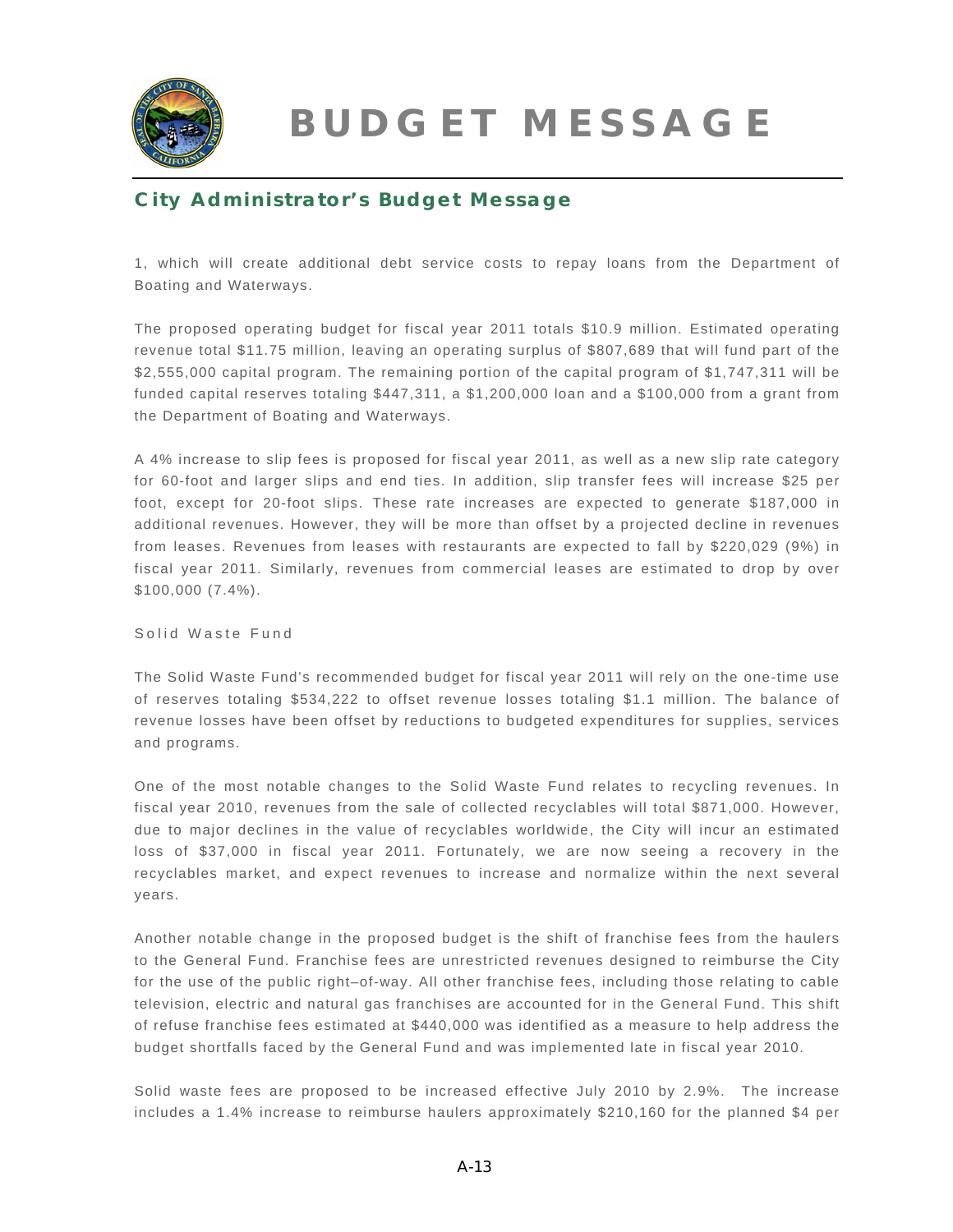

ton increase in tipping fees charged at the County's Tajiguas Landfill, and an adjustment of 1.48%, per the City's franchise agreements with the haulers, for a "cost of living" increase based on the change in the Consumer Price Index.

## **CHALLENGES AND ACCOMPLISHMENTS**

Despite the serious economic times we face, it is important to recognize that most parts of the City organization continue to provide excellent services to our community and are making progress in a variety of different areas. These areas include improving our environment, moving the Plan Santa Barbara General Plan update to completion, addressing the complex issues of youth violence and homelessness, and investing in the City's aging infrastructure.

#### **Improving our Environment**

Implementing programs for the benefit of the environment is not just environmentally sound, but is becoming financially sound as well. Some examples of what the City is doing to become more environmentally responsible while generating savings are discussed below.

#### Increasing Energy Efficiency of City Facilities

The City continues to look for opportunities to retrofit its own electrical systems and generate renewable energy in connection with new building constructions or renovations. As an example, the recently completed Fire Station Renovation Project included solar panels and green building materials, which resulted in being recognized with the prestigious Leadership in Energy and Environmental Design (LEED) gold certification. Two other facilities that received LEED certifications are the Airport's new Rental Car "Quick Turnaround" Facility, which also received gold certification; and a LEED platinum certification for the remodel of the Community Development and Public Works building at 630 Garden Street. This building is just one of six buildings *in the world* achieving platinum status for an existing building. At that facility, lighting was upgraded to energy efficient systems, and the heating, air and ventilation systems were upgraded to allow outside air to cool the building. These improvements are projected to save \$81,000 in electric charges per year.

#### Implementation of Foodscraps Recovery Program

On November 1, 2009, the City implemented a business foodscraps recovery and composting program, one of just a handful in the State. Foodscraps are collected at local businesses,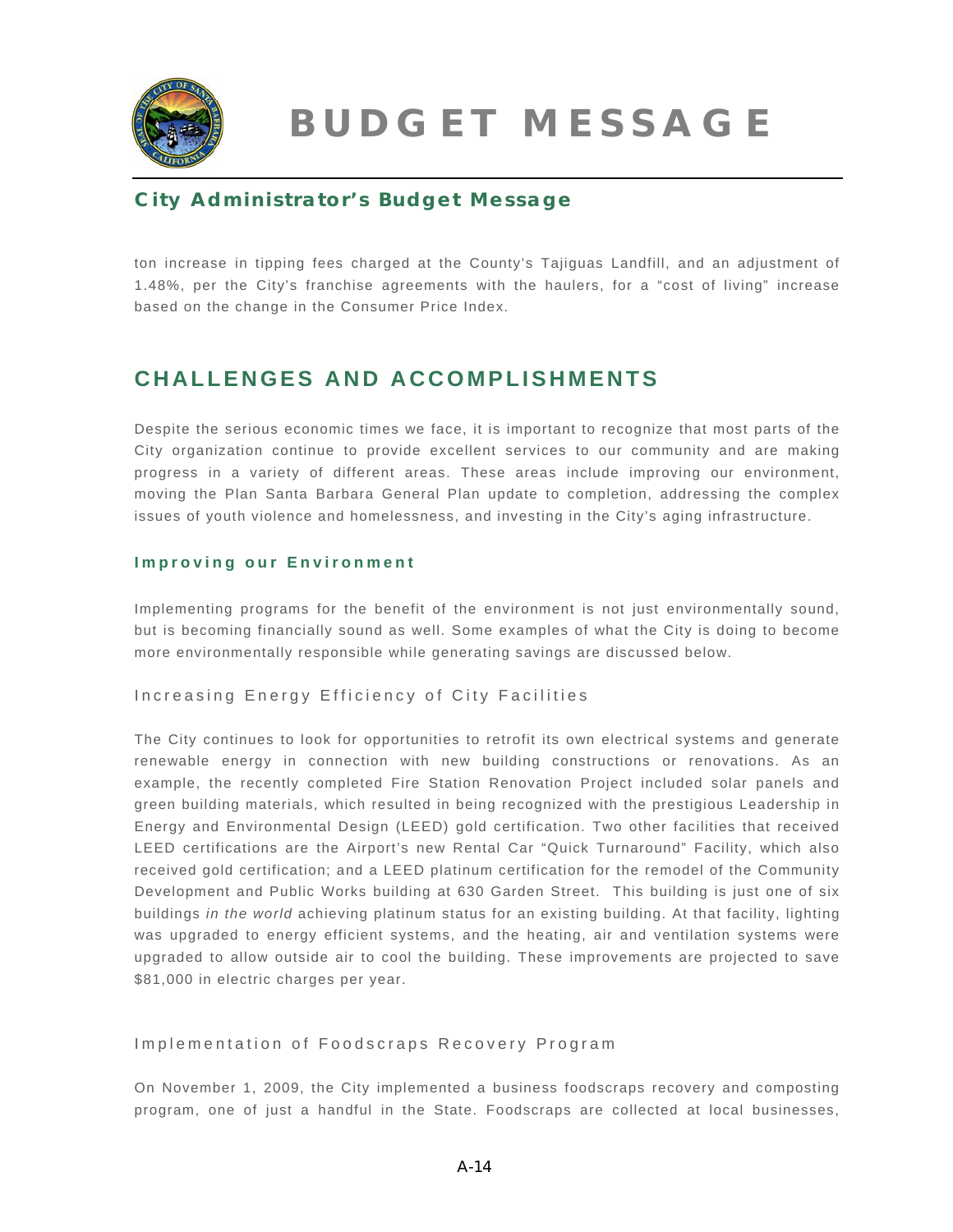

# **BUDGET MESSAGE**

### **City Administrato r's Budget Message**

primarily restaurants, and are sent to a composting facility in north Santa Barbara County where they are turned into compost that is sold and used throughout the central coast in agricultural applications. By participating in the program, businesses are helping to reduce the impacts of organic material in the local landfill; but equally important, businesses are saving money. Since the program's implementation in November, local businesses participating in the program have saved more than \$120,000.

#### City Launches "Where's Your Bag?" Campaign

Plastic bags also have large scale impacts, particularly to the marine environment. Due to their fly-away tendencies, many plastic bags wind up on beaches and creeks, and ultimately in the ocean. Paper bags also have environmental impacts given the amount of energy consumed to produce them.

The City joined forces with the Santa Barbara Channelkeeper, Choose to Reuse, and the California Grocer's Association to implement the "Where's Your Bag?" Campaign. The campaign consists of public education materials, free reusable bag give-aways, and partnering with local businesses to promote the use of reusable bags through rewards and other incentives.

#### **Long-Term Planning**

The most important planning effort in progress is the update to the City's General Plan, known as Plan Santa Barbara. In the year ahead, the City will determine the balance required between housing, open space, and transportation policies to best meet the community needs now and into the future. The effort focuses on five key policy drivers: growth management, historic and community character, policy and community health, energy and climate change, and economic and fiscal health. The Plan Santa Barbara effort is extremely important as it will shape how the City deals with its existing open spaces, historic heritage, building design standards, and architecture.

#### **Youth Violence**

The Police Department has estimated that there are about 160 hard-core gang members in Santa Barbara. Another 750 young people are affiliated with, or are at high risk of, joining a gang.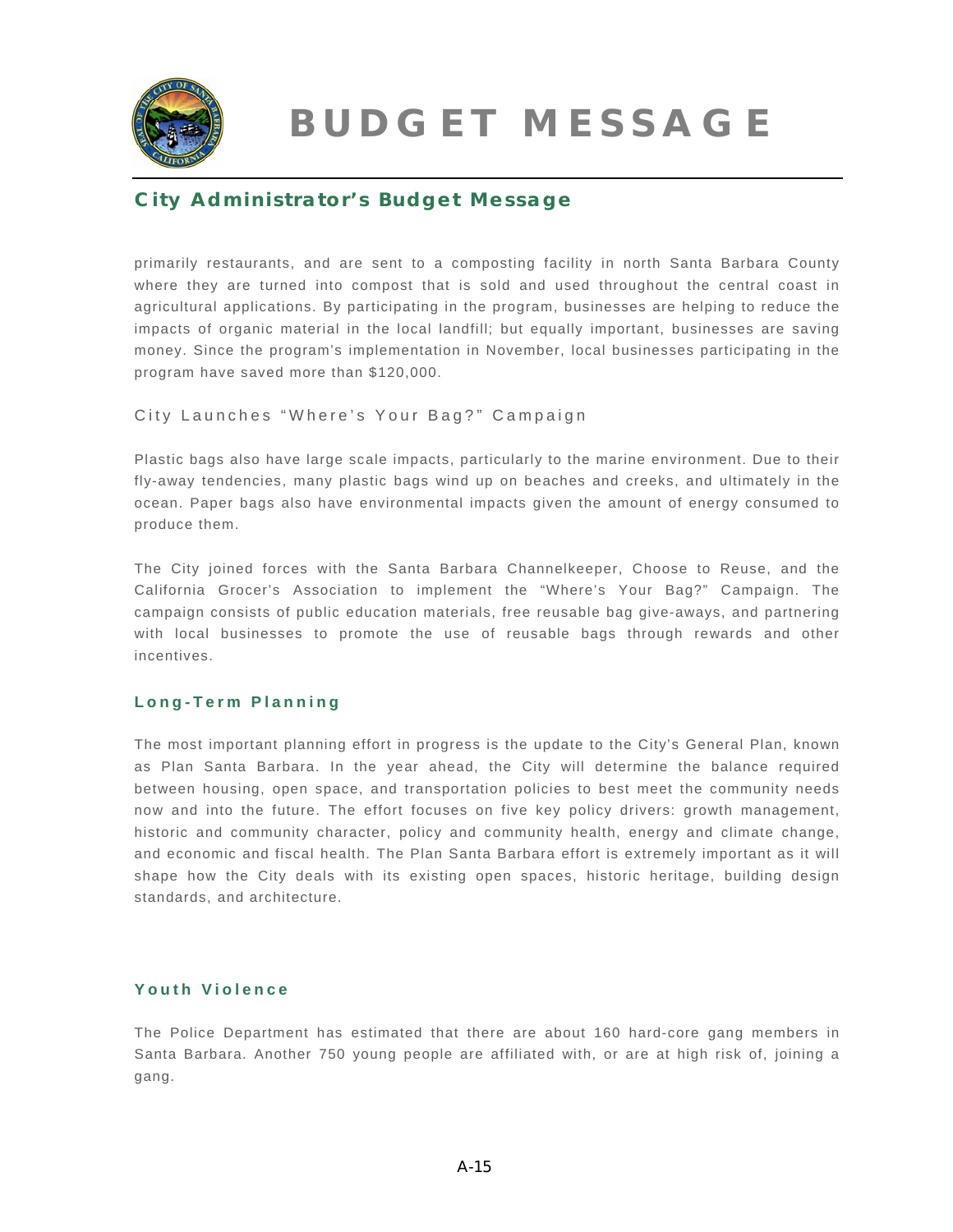

# **BUDGET MESSAGE**

### **City Administrato r's Budget Message**

Last September, the City's Police Department coordinated with multiple state and federal law enforcement agencies to simultaneously descend on seven different locations to conduct searches and serve arrest warrants to individuals tied to criminal street gangs. The operation resulted in 12 arrests for trafficking illegal firearms and narcotics, the removal of dangerous weapons, and diminished the flow of illegal drugs from the streets of Santa Barbara.

In addition to enforcement, the City is deeply committed to proven programs that prevent and end youth violence, despite financial constraints. To that end, the City has been coordinating efforts with a multitude of governmental, philanthropic, and non-profit social service agencies that work directly with our most at-risk youth. Our focus is on enforcement and intervention, and also working with parents in the neighborhoods, and with our school district on prevention strategies.

The City's Police Activities League, also known as PAL, has been instrumental in helping atrisk youth through after-school programs, sports and other recreation activities. Participation in these programs has never been higher. The number of kids involved in after-school sports leagues has almost doubled in only two years. Likewise, participation in the City's summer drop-in program has increased by 40% in the same time period.

#### **Homelessness**

A key issue facing the City and the entire community is homelessness. While the County-wide 10-year plan to end chronic homelessness has helped take over 350 chronically homeless people off the streets, the economic downturn has placed many more people at risk. In addition, significant cuts in State and County funding for social services have left some without a safety net. Consequently, the City is working with the County of Santa Barbara and other south coast cities to develop a comprehensive, regional approach. In the interim, the Rescue Mission and a variety of churches throughout the County voluntarily opened warming centers during rainy and cold nights during the winter.

#### **Investing in City Infrastructure**

Despite the lack of funding in the City's General Fund, we are continuing efforts to upgrade aging infrastructure and municipal buildings through the use of restricted revenues, such as those from enterprise funds, federal and state grants and the Redevelopment Agency.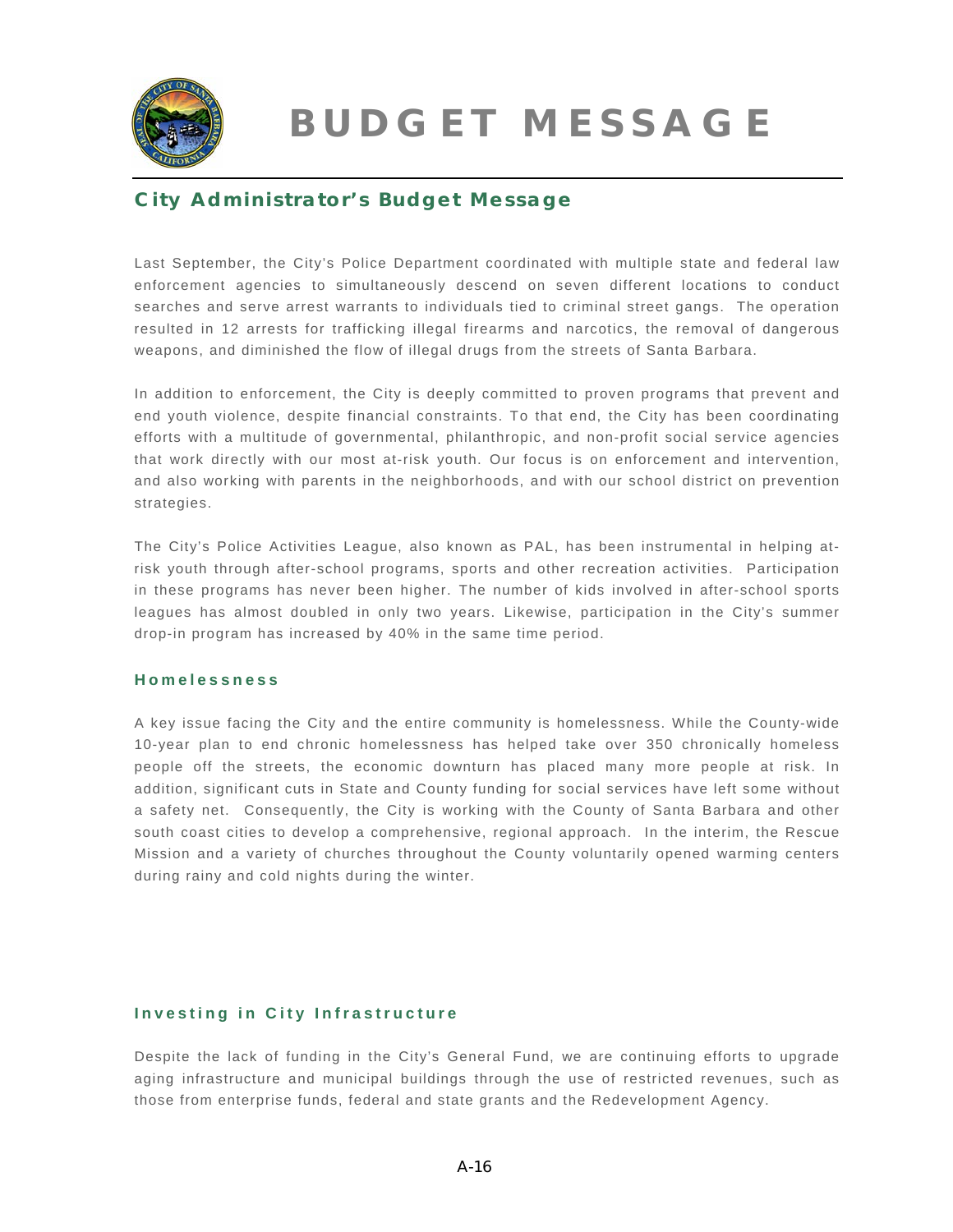

#### Neighborhood Improvements

One of the most visible projects is the replacement of the Haley and De La Vina Street Bridge. The bridge was built in 1915 and must be replaced to meet current standards for vehicle, pedestrian, water flow, and seismic safety. The new bridge will reduce flooding and potential property damage during major storm events.

The West Downtown Neighborhood Improvement Project currently underway will provide better street lighting and sidewalks. The pedestrian improvements along Ortega and Anapamu Streets between Castillo and Chapala Streets are expected to be completed in the summer.

#### Beachside Improvements

Two important projects are currently underway along the beach. The first is the West Beach Pedestrian Improvement Project, which will enhance the beach access and pedestrian linkage between Stearns Wharf and the Harbor. The project includes new plaza areas and public art on the sidewalks to create a promenade feel that will enable visitors and residents to easily migrate to and from these two venues.

At the harbor, construction has begun to replace the thirty-year old marinas. The project is being funded by a loan from the State Department of Boating and Waterways, and is starting with Marina One, the largest marina in the harbor. With two docks being replaced each year, the project will take ten years to complete.

#### Airport Terminal Expansion

The most significant event in fiscal year 2011 for the Airport will be the substantial completion of the new terminal facility that commenced construction in fiscal year 2010. Santa Barbara's new \$32 million airline terminal will provide larger boarding gate areas, centralized passenger screening, a variety of concessions, improved ground transportation access, boarding bridges, and additional restrooms. The project is primarily funded by grants from the Federal Aviation Agency, airline leases, and passenger facility charges. As with all Airport expenditures, no local tax dollars will be used for the Project.

The new two-story 67,000 square foot terminal is expected to be completed in early 2011 and achieve a LEED silver rating for sustainable building. The Airline Terminal Project will also include construction of a new reconfigured short term parking lot directly in front of the Terminal and a wider, longer loop road with a separate lane for public transportation vehicles. The historic portion of the existing Airline Terminal, which was built in 1942, is scheduled to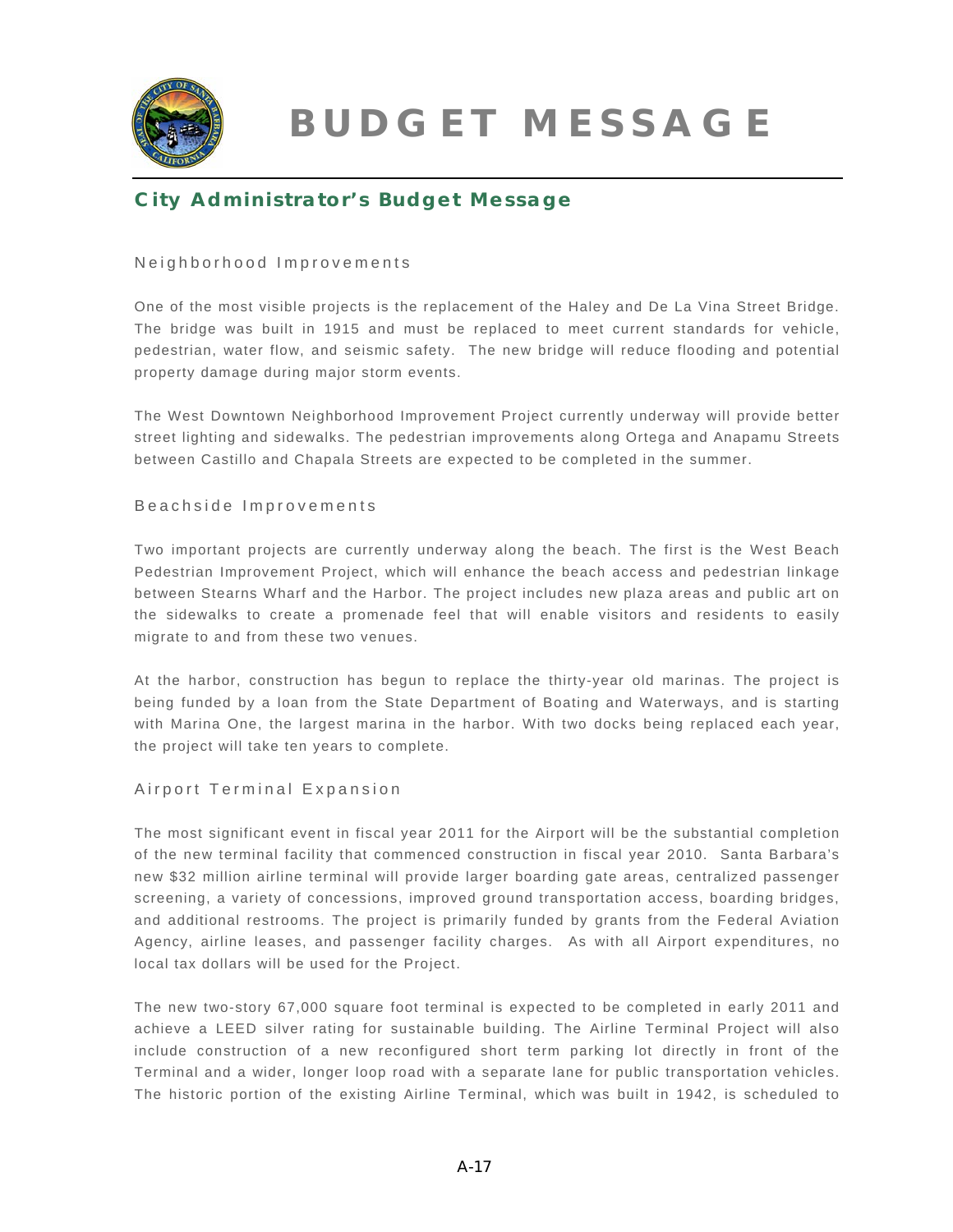

open in late 2011 following its relocation adjacent to the new Terminal. The rehabilitated building will provide offices for Airport Patrol and the parking operation.

Recreational and Cultural Facility Improvements

The historic Carrillo Recreation Center, built in 1913, is undergoing a renovation to improve seismic safety and accessibility to meet ADA requirements. The building is used by 100,000 people each year and its expected completion in December 2010 is much anticipated.

Thanks to a generous private donation from Rose Karat, the main adult section at the Eastside Library was recently renovated. The renovation added new computers, furniture, and other building upgrades. In addition, the City will be partnering with the Junior League at the Central Library on plans to renovate the library basement and building a new children's area. This project is still in design but, once completed, will give a fresh look to one of our oldest facilities.

## **CONCLUSION**

The development of the fiscal year 2011 budget has been a difficult and complex process. Throughout, three interrelated goals have been foremost:

- Maintain the City's financial integrity;
- Minimize cuts to critical services to the community; and
- Minimize layoffs to existing employees.

Achieving these goals has been stressful and challenging. Due to the severity of the economic downturn, forecasting revenues with a high degree of certainty has been almost impossible. This has resulted in the need to be conservative on our estimates to avoid future revenue shortfalls.

On the labor relations front, we have been negotiating simultaneously with several different labor associations. Each of these unions has its own organizational culture and is unique. While all of the unions are willing to work with management to help solve the City's fiscal challenges, each also wants to protect their individual members from layoffs and financial hardship.

Despite these challenges, I am very proud of the budget we are recommending to the City Council. It is a conservative financial plan, which will maintain the City's fiscal strength and integrity without using accounting gimmicks or budgetary reserves.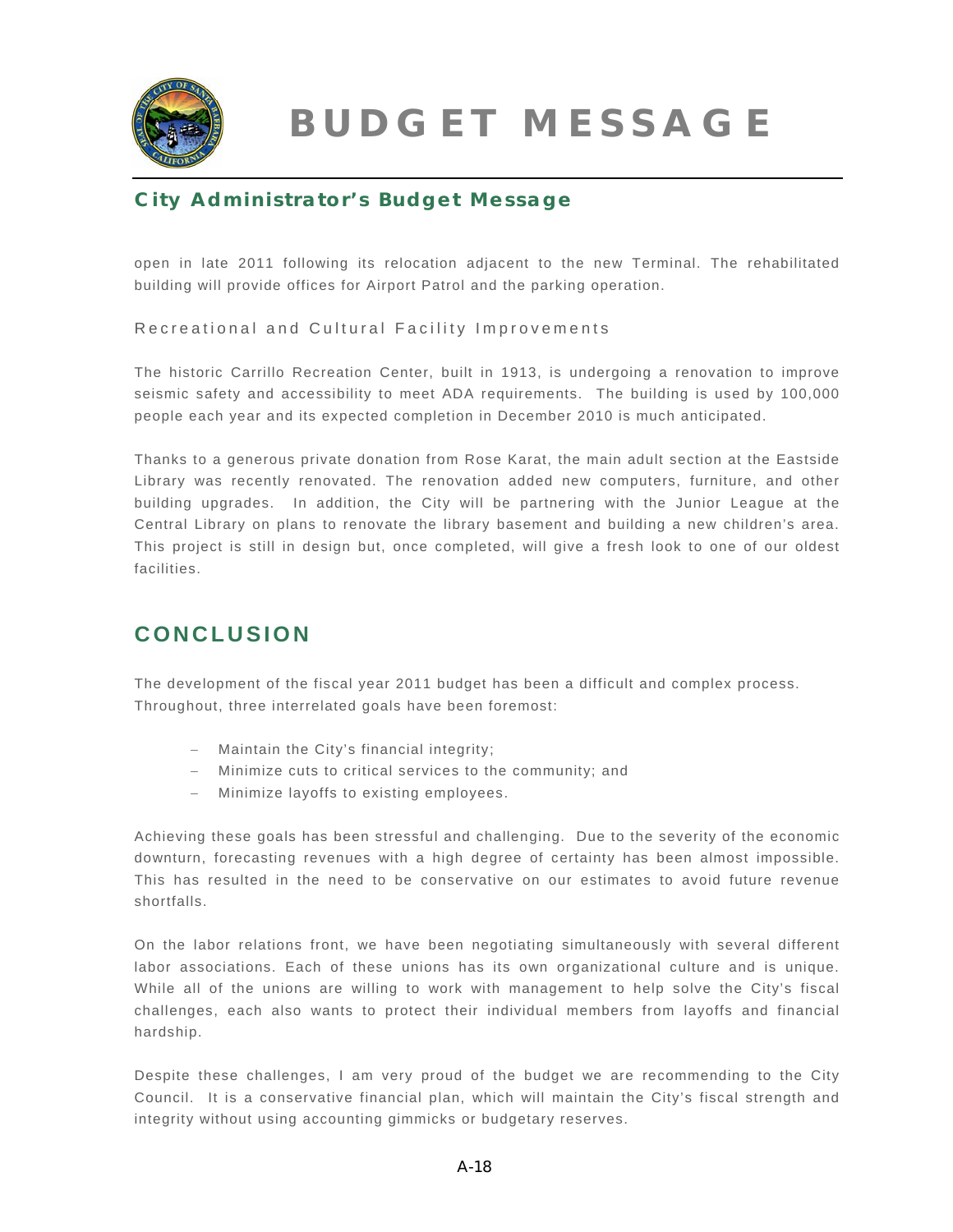

The proposed budget minimizes major service cuts to the community, by spreading cuts throughout the organization and to community groups, taking advantage of employee vacancies, improving efficiency, and judiciously raising fees or shifting costs. While there will certainly be impacts, we believe they are acceptable, considering the difficult financial times we are facing.

And lastly, while the proposed budget does include employee layoffs, they have been minimized through the transfer of affected employees to other positions and a spirit of cooperation between departments. I am confident that more layoffs can be avoided once we complete our negotiations with the employee organizations.

### **ACKNOWLEDGEMENTS**

The preparation of the proposed budget has been a cooperative process that has involved employees throughout our organization. It required countless hours of study, analysis, and preparation. I especially want to commend the management team of our City for working cooperatively to put together the proposed budget. Their willingness to look at the "big picture" and work in a true spirit of teamwork has made this difficult task easier and has resulted in a much more responsible financial plan.

I also want to acknowledge the excellent work of the City's financial management team, headed by Interim Finance Director Bob Samario. Mr. Samario, along with Treasury Manager Jill Taura, Budget Manager Michael Pease, and Financial Analyst Jonathan Abad all worked late at night and on several weekends to ensure that the budget document was timely and professionally prepared. I appreciate the personal sacrifices they all endured during this hectic period.

And lastly, I also want to recognize members of the City Administrator's Office who also toiled late into the night to complete the proposed budget. This includes Assistant City Administrators Marcelo Lopez and Paul Casey, Labor Relations Manager Kristy Schmidt, Assistant to the City Administrator Nina Johnson, Administrative Analyst Lori Pedersen, and Administrator's Office Supervisor Linda Gunther.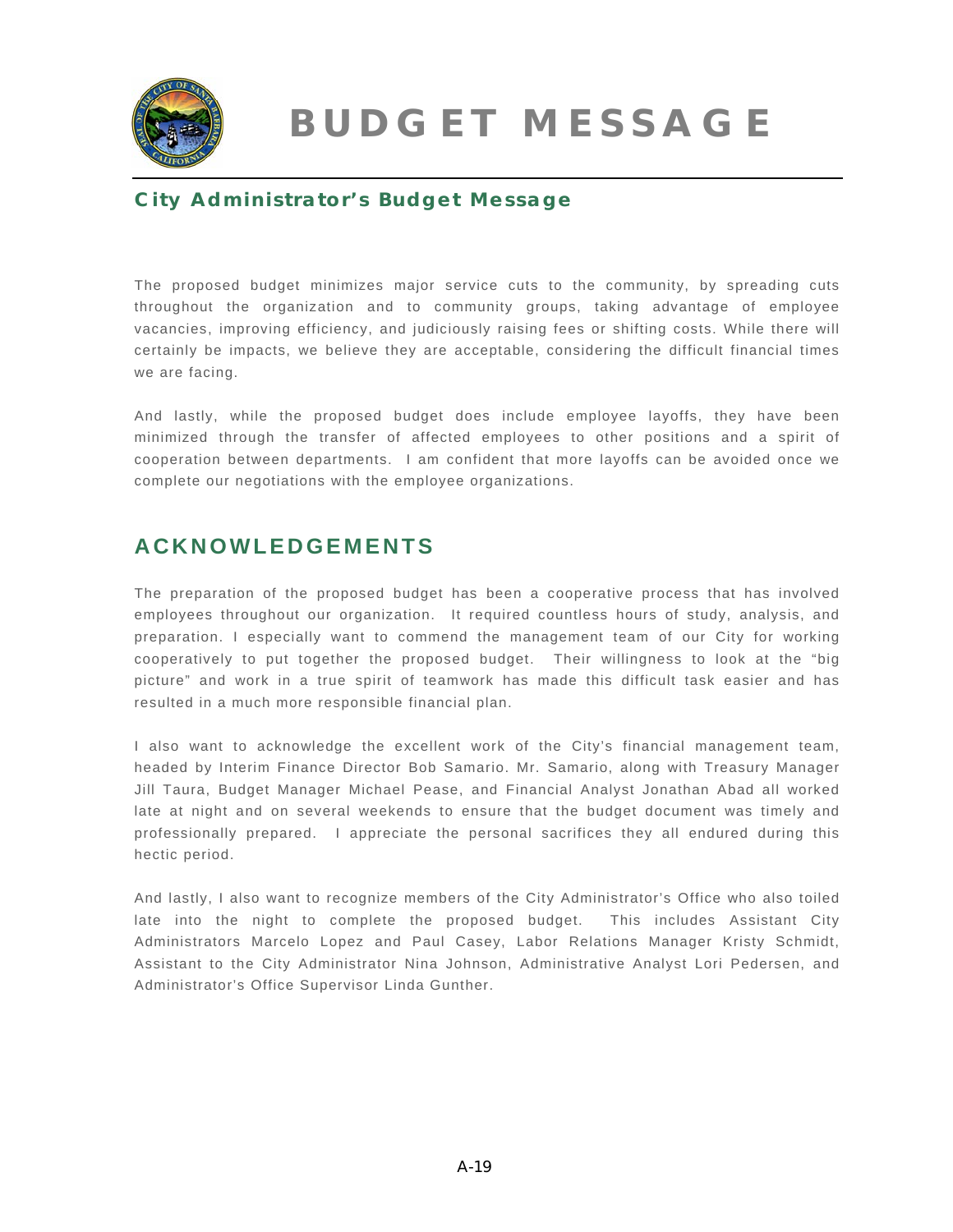[This page intentionally left blank.]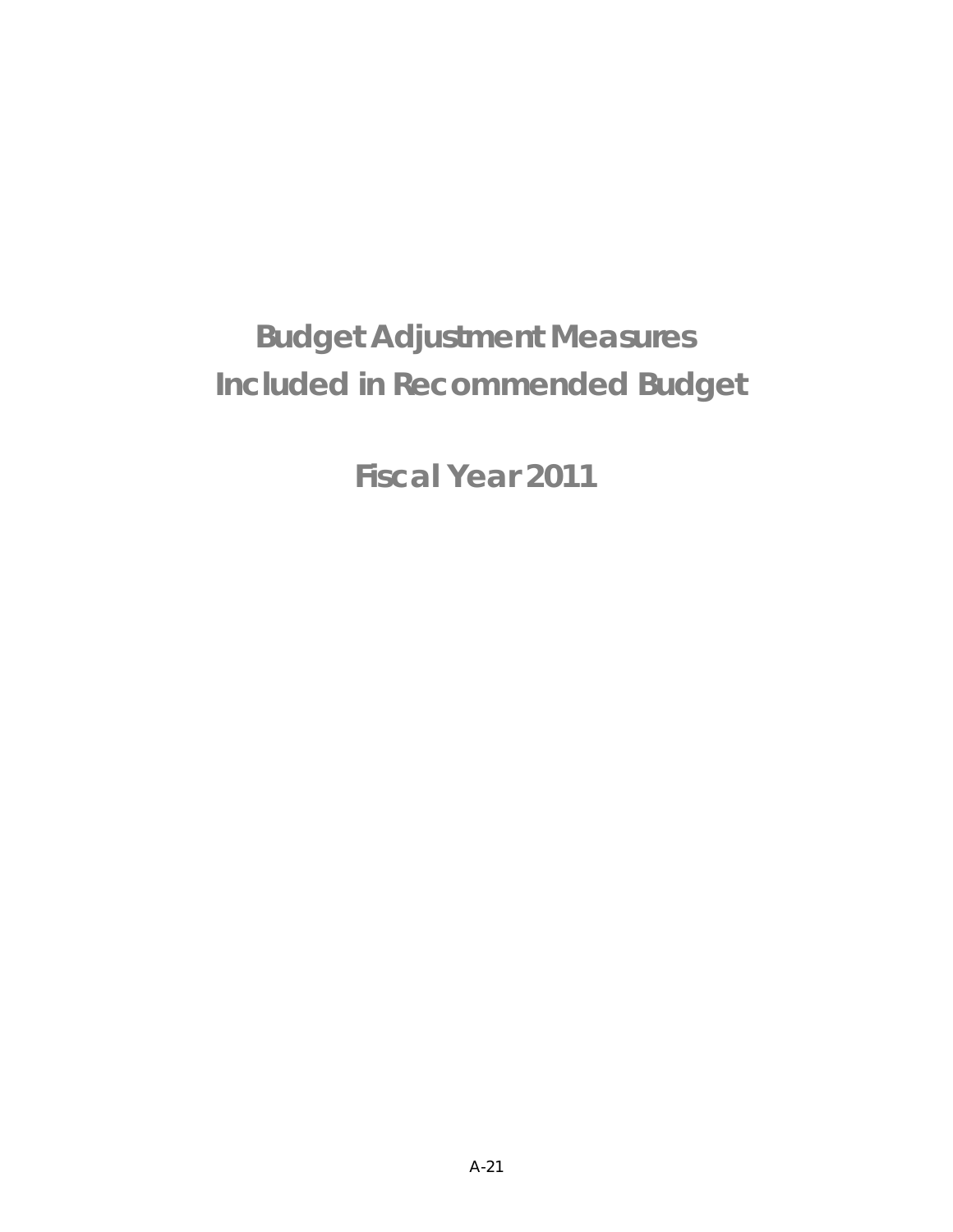[This page intentionally left blank.]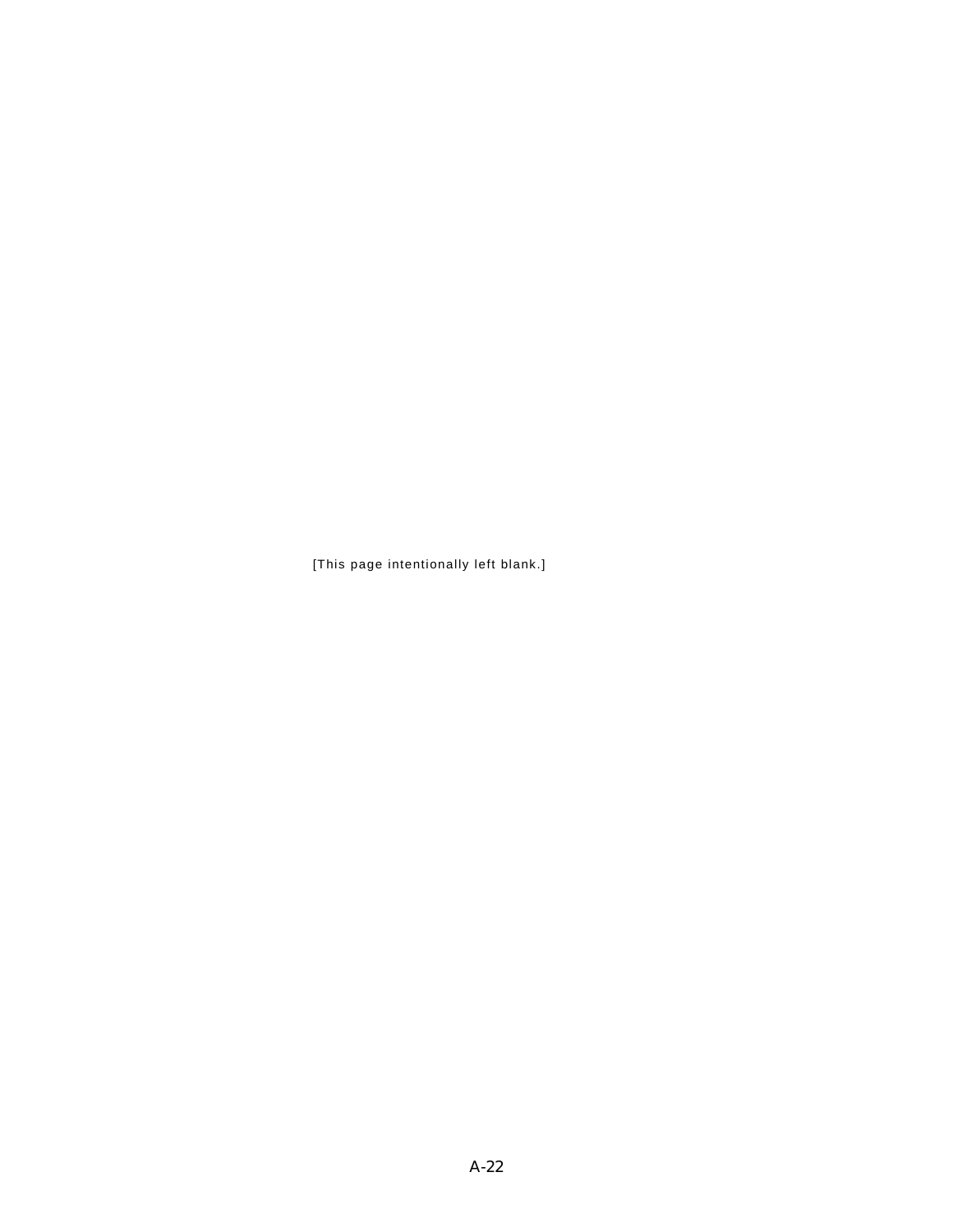

|                | <b>DEPARTMENT:</b><br><b>Administrative Services</b>                                                                  | <b>Employee</b><br><b>Positions</b><br><b>Affected</b> | <b>Net Cost</b><br><b>Savings</b> |
|----------------|-----------------------------------------------------------------------------------------------------------------------|--------------------------------------------------------|-----------------------------------|
| 1              | Eliminate vacant Human Resources Analyst                                                                              | (1.00)                                                 | \$117,830                         |
| $\overline{2}$ | Substantially reduce LEAP employee training                                                                           |                                                        | \$5,689                           |
| 3              | Eliminate City Leadership Academy                                                                                     |                                                        | \$3,000                           |
| 4              | Eliminate vacant Administrative Specialist<br>position                                                                | (0.50)                                                 | \$43,713                          |
| 5              | Reduce Records Technician position to part-<br>time                                                                   | (0.50)                                                 | \$35,012                          |
|                | Subtotal                                                                                                              | (2.00)                                                 | \$205,244                         |
|                | DEPARTMENT:<br>City Administrator &<br><b>Mayor &amp; Council</b>                                                     | <b>Employee</b><br><b>Positions</b><br><b>Affected</b> | <b>Net Cost</b><br><b>Savings</b> |
| 1              | Eliminate vacant Executive Assistant to Mayor<br>& Council position                                                   | (1.00)                                                 | \$73,207                          |
| $\overline{2}$ | New CalGRIP Grant revenue to fund gang<br>prevention grant administration                                             |                                                        | \$27,271                          |
| 3              | New City TV revenue for Airline Terminal<br>updates, capital improvement projects, and<br>Water Resources information |                                                        | \$19,862                          |
| 4              | Savings through Reorganization - eliminate<br>vacant Administrative Services Director<br>position                     | (1.00)                                                 | \$102,782                         |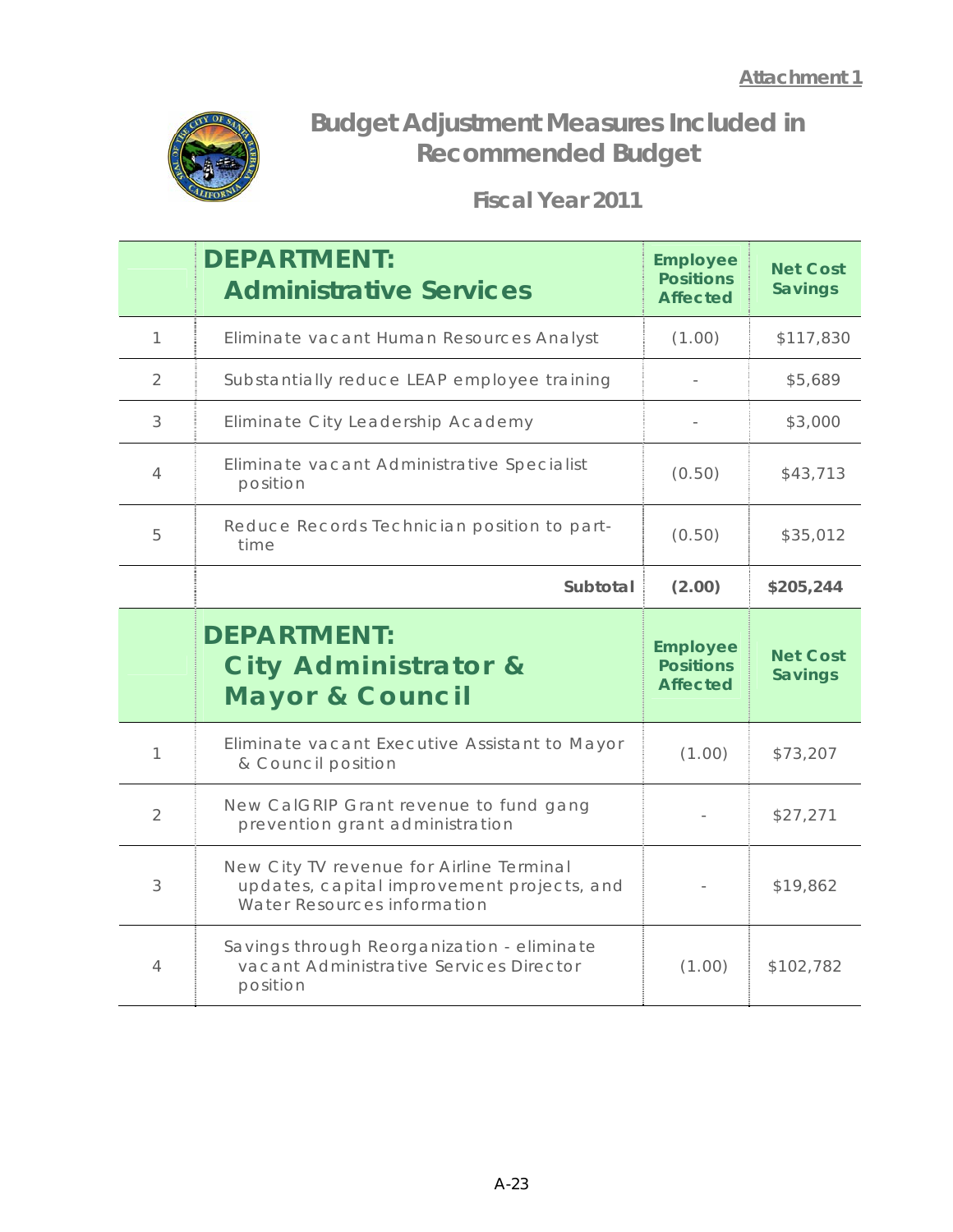

|                | DEPARTMENT:<br>City Administrator &<br><b>Mayor &amp; Council</b><br>(continued)                             | <b>Employee</b><br><b>Positions</b><br><b>Affected</b> | <b>Net Cost</b><br><b>Savings</b> |
|----------------|--------------------------------------------------------------------------------------------------------------|--------------------------------------------------------|-----------------------------------|
| 5              | Charge 50% of Employee Relations Manager to<br>Solid Waste Fund to manage Environmental<br>Services Division |                                                        | \$85,374                          |
| 6              | Reduce City TV hourly staff support by 50%<br>and produce Inside Santa Barbara program<br>quarterly          |                                                        | \$37,646                          |
|                | Subtotal                                                                                                     | (2.00)                                                 | \$346,142                         |
|                | <b>DEPARTMENT:</b><br><b>City Attorney</b>                                                                   | <b>Employee</b><br><b>Positions</b><br><b>Affected</b> | <b>Net Cost</b><br><b>Savings</b> |
| 1              | Eliminate Assistant City Attorney III position                                                               | (1.00)                                                 | \$214,411                         |
| 2              | Reduce Law Clerk position to part-time                                                                       | (0.10)                                                 | \$9,001                           |
|                | Subtotal                                                                                                     | (1.10)                                                 | \$223,412                         |
|                | <b>DEPARTMENT:</b><br><b>Community Development</b>                                                           | <b>Employee</b><br><b>Positions</b><br><b>Affected</b> | <b>Net Cost</b><br><b>Savings</b> |
| 1              | Reduce desktop workstations                                                                                  |                                                        | \$10,970                          |
| $\overline{2}$ | Suspend Board & Commission meeting<br>stipends                                                               |                                                        | \$50,700                          |
|                |                                                                                                              |                                                        |                                   |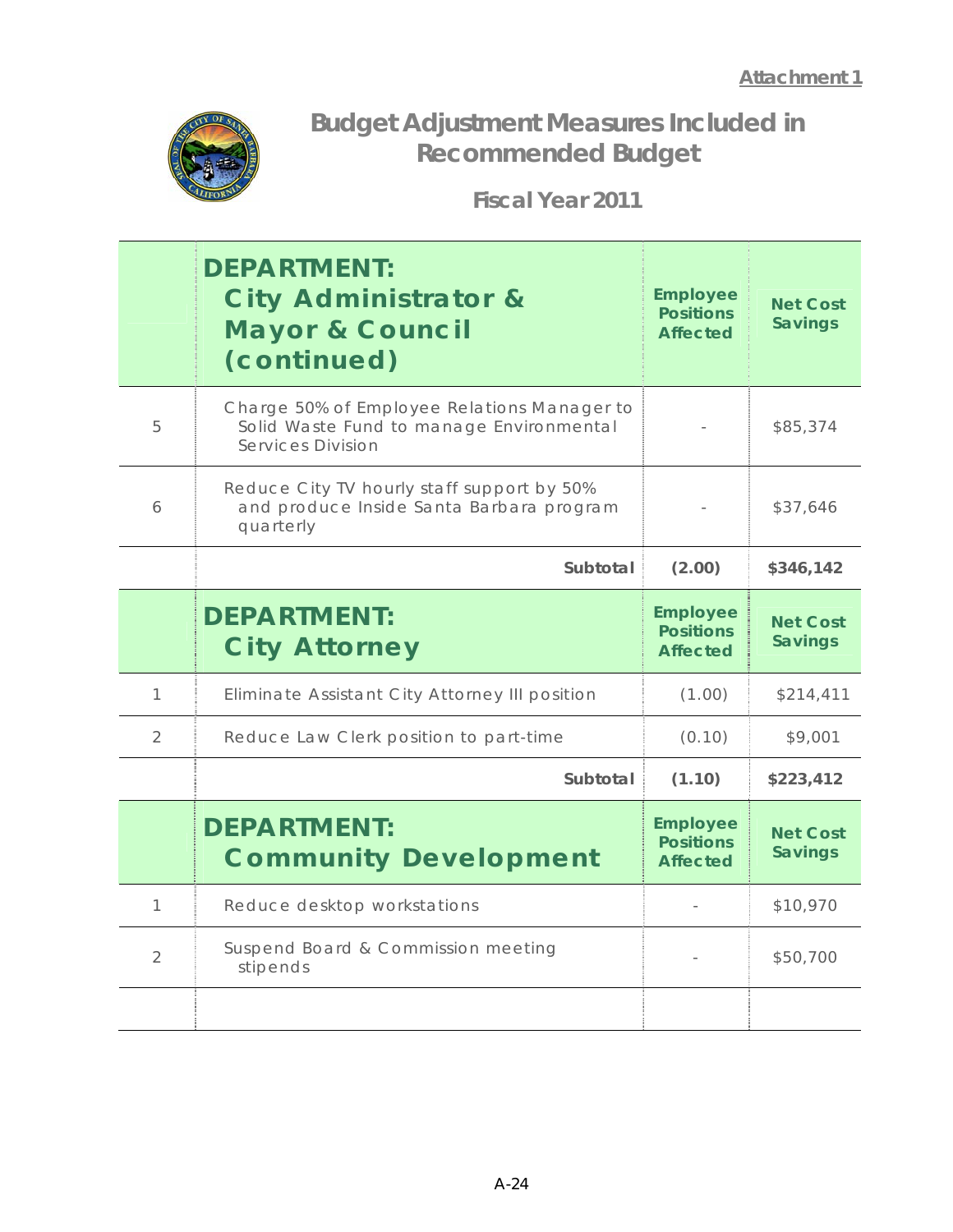

|    | DEPARTMENT:<br><b>Community Development</b><br>(continued)                         | <b>Employee</b><br><b>Positions</b><br><b>Affected</b> | <b>Net Cost</b><br><b>Savings</b> |
|----|------------------------------------------------------------------------------------|--------------------------------------------------------|-----------------------------------|
| 3  | Raise Planning Fees by 10%                                                         |                                                        | \$65,050                          |
| 4  | Raise Appeal Fees                                                                  |                                                        | \$0                               |
| 5  | Accept Public Works special assignment and<br>charge staff time to Enterprise Fund |                                                        | \$25,000                          |
| 6  | Support preparation of Housing Element<br>through the Redevelopment Agency         |                                                        | \$50,000                          |
| 7  | New grant revenue to prepare Climate Action<br>Plan                                |                                                        | \$35,000                          |
| 8  | New grant revenue to administer Homeless<br>Prevention and Rapid Rehousing Program |                                                        | \$19,600                          |
| 9  | Contract services of Graphic Designer to other<br>departments                      |                                                        | \$12,541                          |
| 10 | Eliminate vacant Project Planner position in<br>Long-Range Planning                | (1.00)                                                 | \$2,194                           |
| 11 | Reduce Community Development Director<br>position to part-time                     |                                                        | \$48,387                          |
| 12 | Eliminate vacant Building Inspector Aide<br>position                               | (1.00)                                                 | \$79,305                          |
| 13 | Eliminate vacant Office Specialist II position                                     | (1.00)                                                 | \$51,209                          |
| 14 | Eliminate vacant Planning Technician II<br>position                                | (1.00)                                                 | \$91,612                          |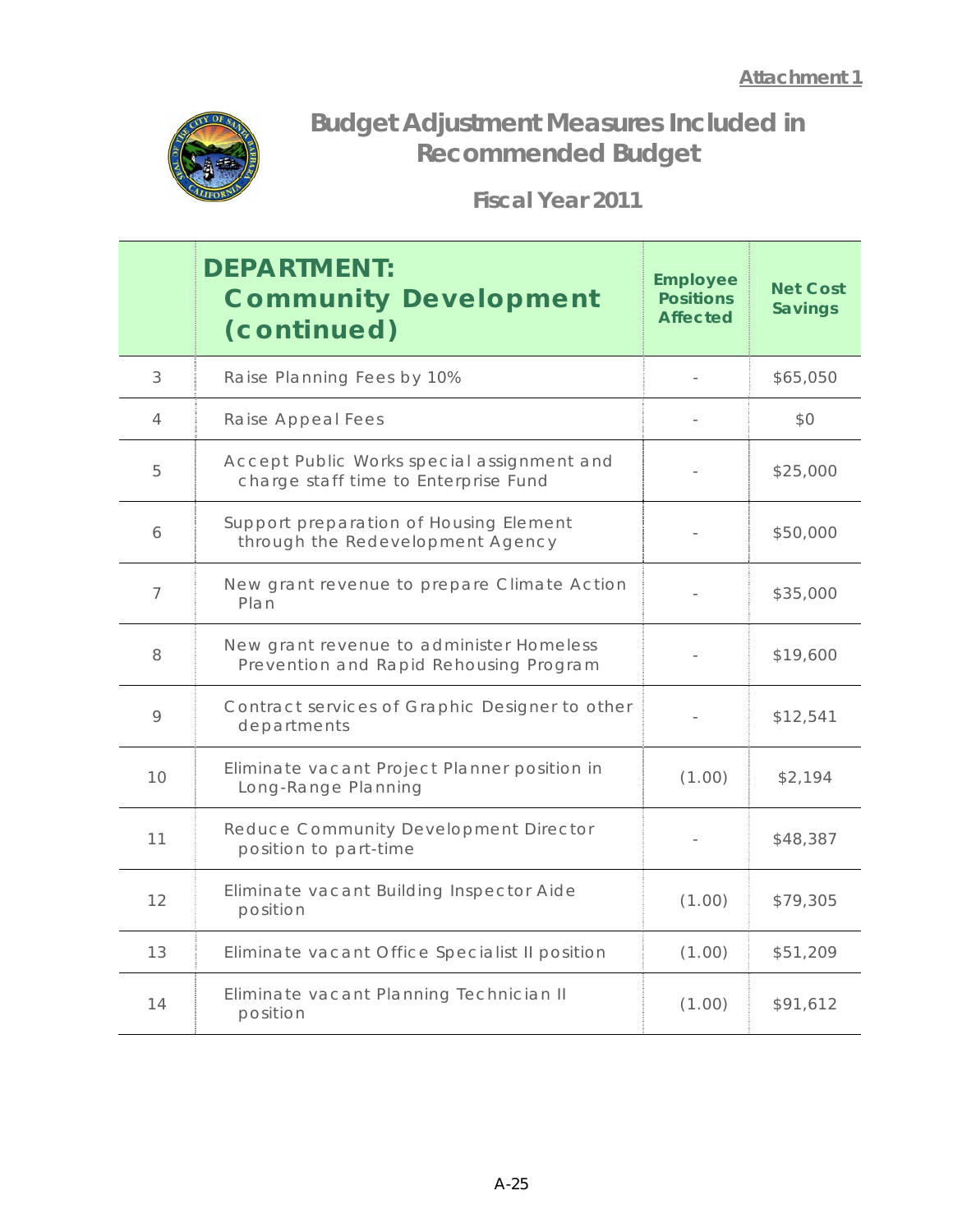

|                | <b>DEPARTMENT:</b><br><b>Community Development</b><br>(continued)                                                                              | <b>Employee</b><br><b>Positions</b><br><b>Affected</b> | <b>Net Cost</b><br><b>Savings</b> |
|----------------|------------------------------------------------------------------------------------------------------------------------------------------------|--------------------------------------------------------|-----------------------------------|
| 15             | Charge half of Building Inspector position to<br>Water Fund for Public Works projects                                                          |                                                        | \$46,574                          |
|                | Subtotal                                                                                                                                       | (4.00)                                                 | \$588,142                         |
|                | <b>DEPARTMENT:</b><br>Finance                                                                                                                  | <b>Employee</b><br><b>Positions</b><br><b>Affected</b> | <b>Net Cost</b><br><b>Savings</b> |
| 1              | Increase Revenue Estimate for Utility Billing<br>Late Fee - no increase in fee                                                                 |                                                        | \$75,000                          |
| 2              | Restore Utility Users Tax auditing contract and<br>add funding for miscellaneous cost increases                                                |                                                        | $(\$60,000)$                      |
| 3              | Eliminate vacant Assistant Finance Director<br>position                                                                                        | (0.50)                                                 | \$84,055                          |
| 4              | Move Utility/Warehouse Supervisor position to<br>Water Resources Division and allocate<br>General Services Manager to Meter Reading<br>Program |                                                        | \$23,116                          |
|                | Subtotal                                                                                                                                       | (0.50)                                                 | \$122,171                         |
|                | <b>DEPARTMENT:</b><br>Fire                                                                                                                     | <b>Employee</b><br><b>Positions</b><br><b>Affected</b> | <b>Net Cost</b><br><b>Savings</b> |
| 1              | Revenue from new non-resident fee to recover<br>costs from vehicle accidents (charged to at-<br>fault parties)                                 |                                                        | \$100,000                         |
| $\overline{2}$ | Utilize Redevelopment Agency funding to<br>lease office space at 925 De La Vina                                                                |                                                        | \$240,000                         |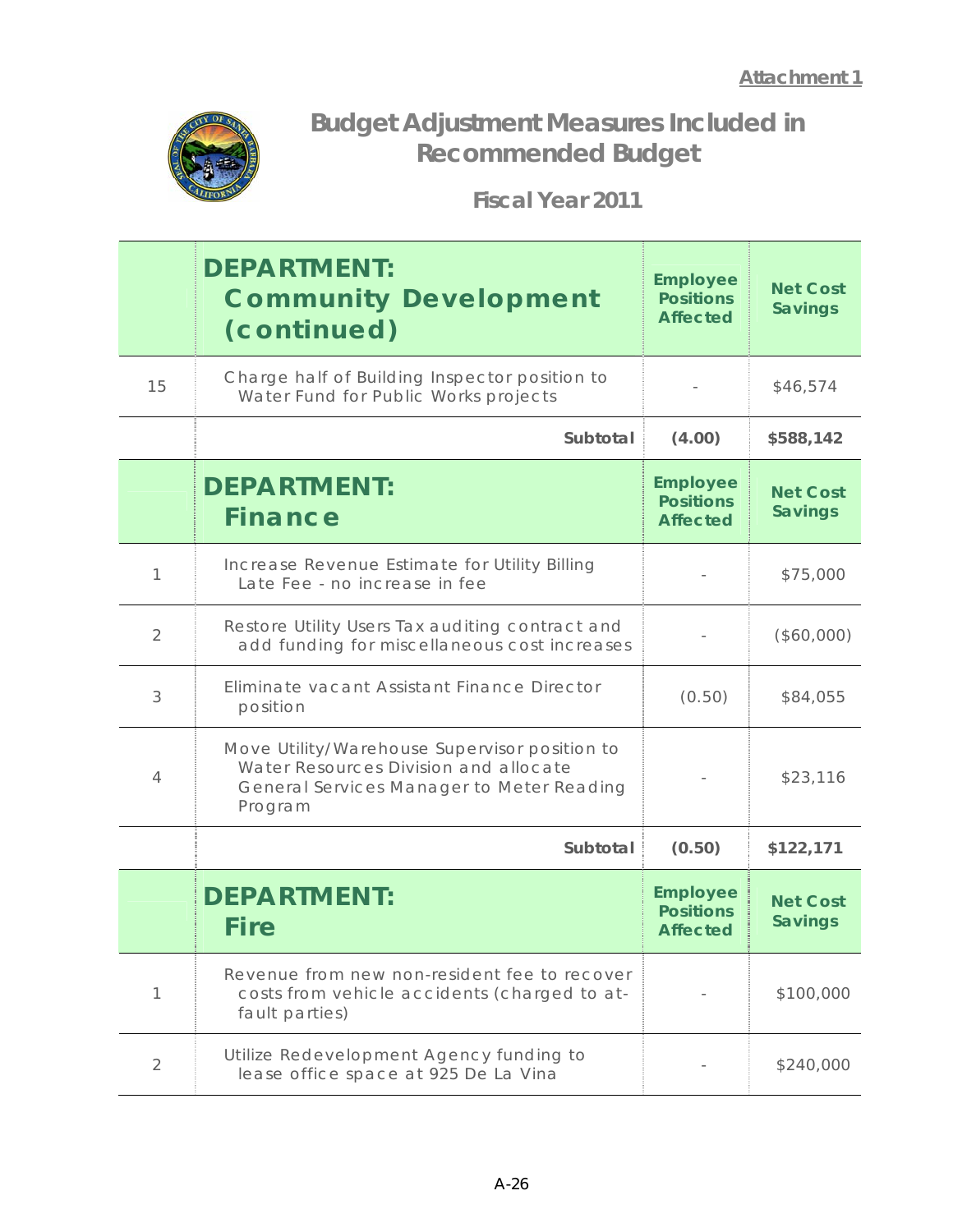

|                | <b>DEPARTMENT:</b><br>Fire (continued)                                                                                                                                                        | <b>Employee</b><br><b>Positions</b><br><b>Affected</b> | <b>Net Cost</b><br><b>Savings</b> |
|----------------|-----------------------------------------------------------------------------------------------------------------------------------------------------------------------------------------------|--------------------------------------------------------|-----------------------------------|
| 3              | Reduce custodial service for Fire<br><b>Administration Offices</b>                                                                                                                            |                                                        | \$40,948                          |
| 4              | Eliminate Fire Warehouse Specialist position                                                                                                                                                  | (1.00)                                                 | \$62,555                          |
| 5              | Eliminate two vacant Fire Captain positions<br>(relief positions)                                                                                                                             | (2.00)                                                 | \$20,096                          |
| 6              | Eliminate vacant Training Captain position                                                                                                                                                    | (1.00)                                                 | \$163,784                         |
|                | Subtotal                                                                                                                                                                                      | (4.00)                                                 | \$627,383                         |
|                | <b>DEPARTMENT:</b><br>Library                                                                                                                                                                 | <b>Employee</b><br><b>Positions</b><br><b>Affected</b> | <b>Net Cost</b><br><b>Savings</b> |
| 1              | Eliminate Librarian II position in Youth Services<br>Program                                                                                                                                  | (1.00)                                                 | \$79,196                          |
| 2              | Close Central and Eastside Libraries on<br>Mondays, eliminating Library Assistant I<br>position, vacant, part-time Library Assistant II<br>position and vacant Library Technician<br>position | (2.80)                                                 | \$275,244                         |
|                | Subtotal                                                                                                                                                                                      | (3.80)                                                 | \$354,440                         |
|                | <b>DEPARTMENT:</b><br><b>Parks &amp; Recreation</b>                                                                                                                                           | <b>Employee</b><br><b>Positions</b><br><b>Affected</b> | <b>Net Cost</b><br><b>Savings</b> |
| 1              | Delay replacement of rental equipment at<br>park and recreation facilities                                                                                                                    |                                                        | \$13,000                          |
| $\overline{2}$ | New revenue from beach and park<br>concessions, etc.                                                                                                                                          |                                                        | \$48,100                          |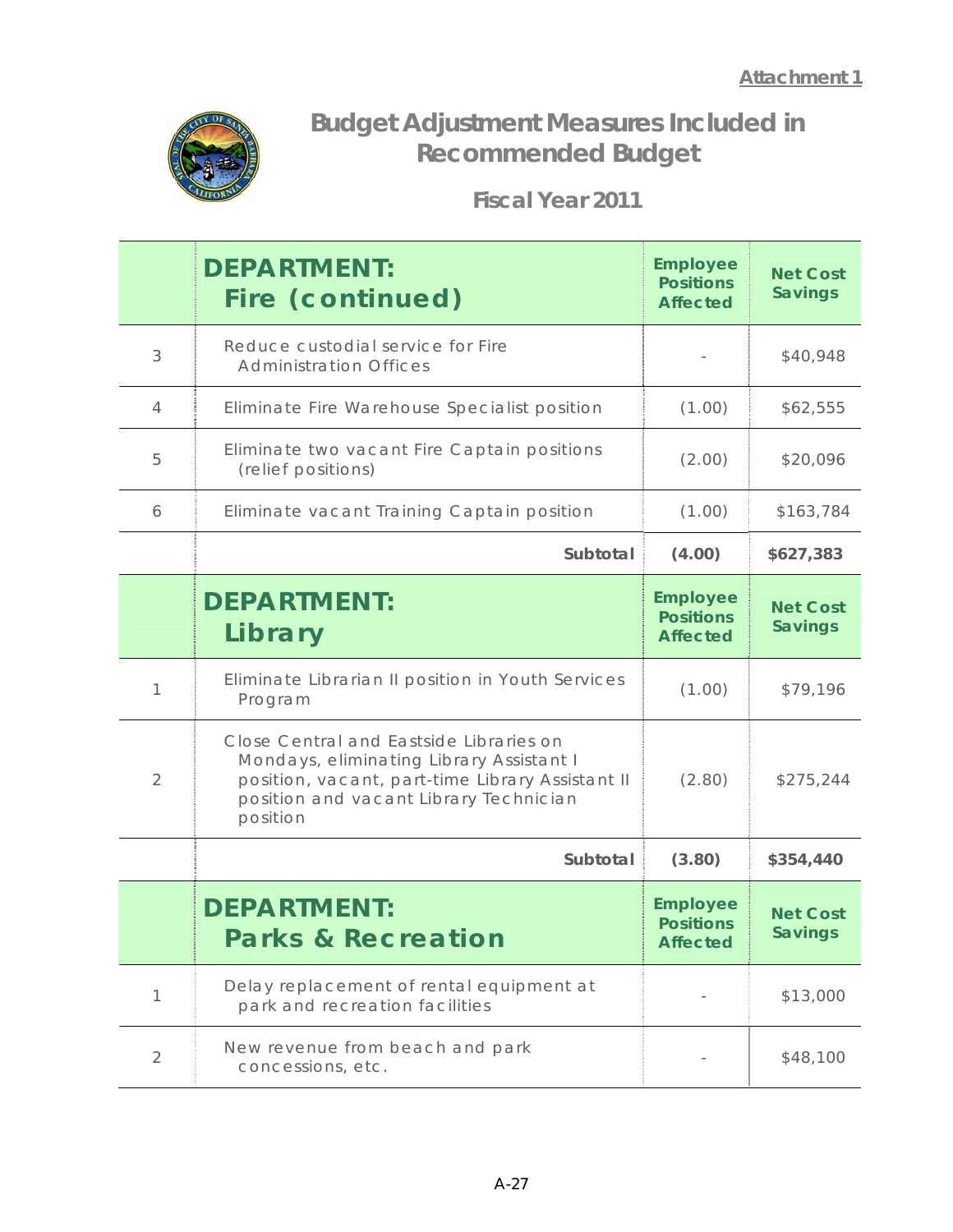

|                | <b>DEPARTMENT:</b><br><b>Parks &amp; Recreation</b><br>(continued)                                                                                                                                                                                                                                           | <b>Employee</b><br><b>Positions</b><br><b>Affected</b> | <b>Net Cost</b><br><b>Savings</b> |
|----------------|--------------------------------------------------------------------------------------------------------------------------------------------------------------------------------------------------------------------------------------------------------------------------------------------------------------|--------------------------------------------------------|-----------------------------------|
| 3              | Reduce General Fund contribution to<br>Downtown Organization contract to maintain<br>State St. sidewalks and landscaping                                                                                                                                                                                     |                                                        | \$31,000                          |
| 4              | Eliminate Recreation Program Leader position<br>due to transfer of Junior High Afterschool<br>Program to Police Activities League (PAL)                                                                                                                                                                      | (0.80)                                                 | \$45,485                          |
| 5              | Eliminate vacant Teen Center Coordinator<br>position and shift staff support of Teen<br>Center to hourly staff                                                                                                                                                                                               | (0.80)                                                 | \$59,014                          |
| 6              | Eliminate vacant Grounds Maintenance<br>Worker I position and continue closure of<br>four park restrooms, and 50% reduction of<br>Cabrillo Blvd. landscaping maintenance                                                                                                                                     | (1.00)                                                 | \$63,579                          |
| $\overline{7}$ | Restructure and reduce Department<br>Administration by eliminating vacant<br>Business Manager position and<br>Administrative Specialist position upon<br>August 2010 retirement, using savings from<br>Administrative Specialist on extended leave,<br>and reducing Marketing Coordinator position<br>to 50% | (2.30)                                                 | \$270,764                         |
| 8              | Combine two full-time positions into one<br>position, reducing Pool Maintenance<br><b>Technician and vacant Grounds</b><br>Maintenance Worker I positions to 50% each                                                                                                                                        | (0.80)                                                 | \$49,316                          |
| 9              | Transfer maintenance and operation of Teen<br>Center to PAL                                                                                                                                                                                                                                                  |                                                        | \$51,566                          |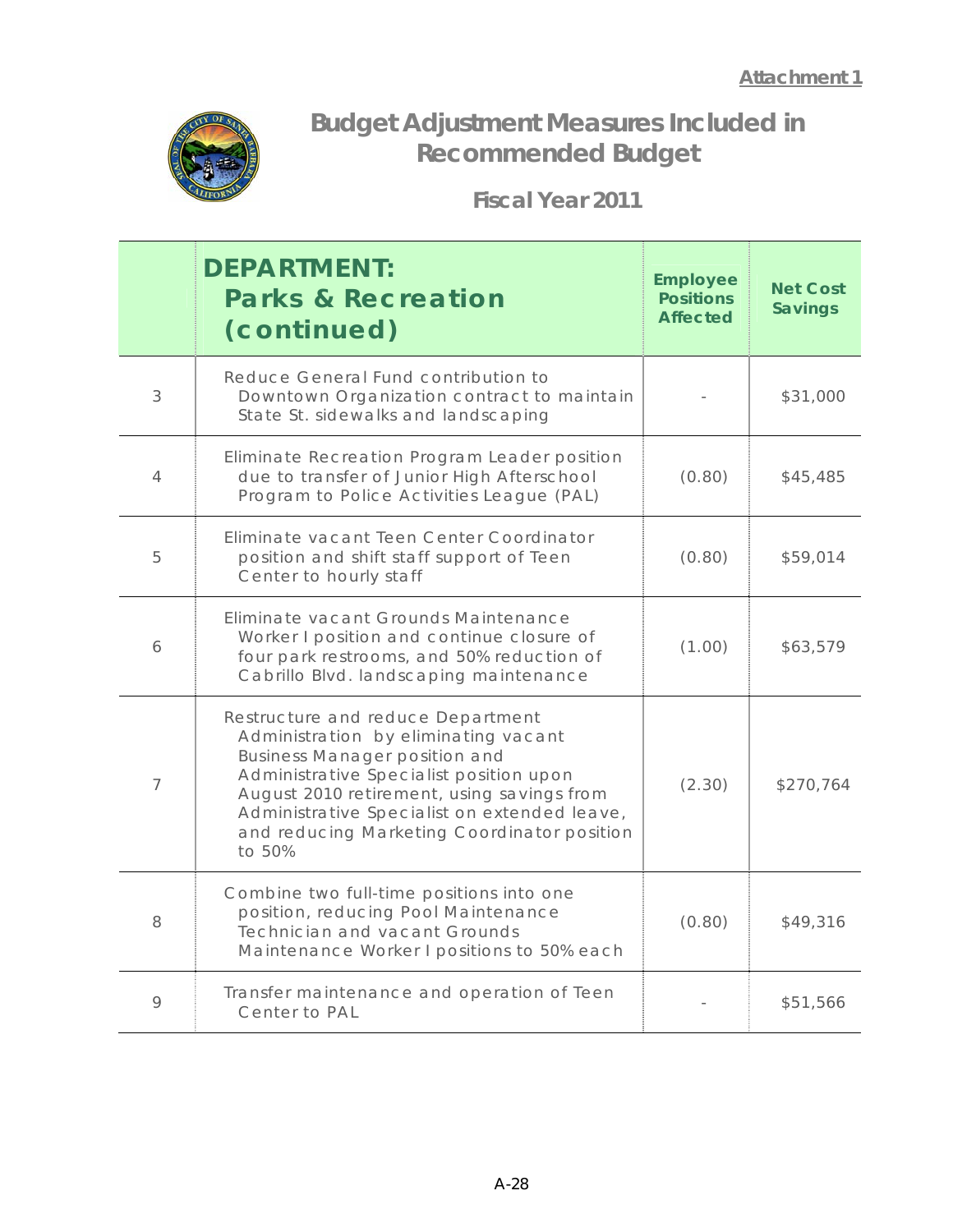

|                | <b>DEPARTMENT:</b><br><b>Parks &amp; Recreation</b><br>(continued)                                        | <b>Employee</b><br><b>Positions</b><br><b>Affected</b> | <b>Net Cost</b><br><b>Savings</b> |
|----------------|-----------------------------------------------------------------------------------------------------------|--------------------------------------------------------|-----------------------------------|
| 10             | Transfer Las Positas Tennis Facility to Elings Park<br>Foundation                                         |                                                        | \$11,558                          |
|                | Subtotal                                                                                                  | (5.70)                                                 | \$643,382                         |
|                | <b>DEPARTMENT:</b><br><b>Police</b>                                                                       | <b>Employee</b><br><b>Positions</b><br><b>Affected</b> | <b>Net Cost</b><br><b>Savings</b> |
| 1              | Close Sobering Center                                                                                     |                                                        | \$211,113                         |
| $\overline{2}$ | End Police Annex lease and move Police<br>personnel back to main headquarters<br>(savings for six months) |                                                        | \$166,500                         |
| 3              | Eliminate document shredding service                                                                      |                                                        | \$3,398                           |
| 4              | Reduce vehicle fleet by 12 vehicles<br>underutilized or scheduled for elimination                         |                                                        | \$49,210                          |
| 5              | Delay replacement of 12 computers                                                                         |                                                        | \$25,000                          |
| 6              | Reduce overtime costs due to fewer overtime<br>assignments in Patrol Division                             |                                                        | \$17,186                          |
| 7              | Reduce hourly staff support                                                                               |                                                        | \$32,248                          |
| 8              | Reduce uniform allowance due to personnel<br>vacancies                                                    |                                                        | \$7,266                           |
| 9              | Reduce training costs                                                                                     |                                                        | \$18,977                          |
| 10             | Eliminate vacant Crime Analyst position                                                                   | (1.00)                                                 | \$78,102                          |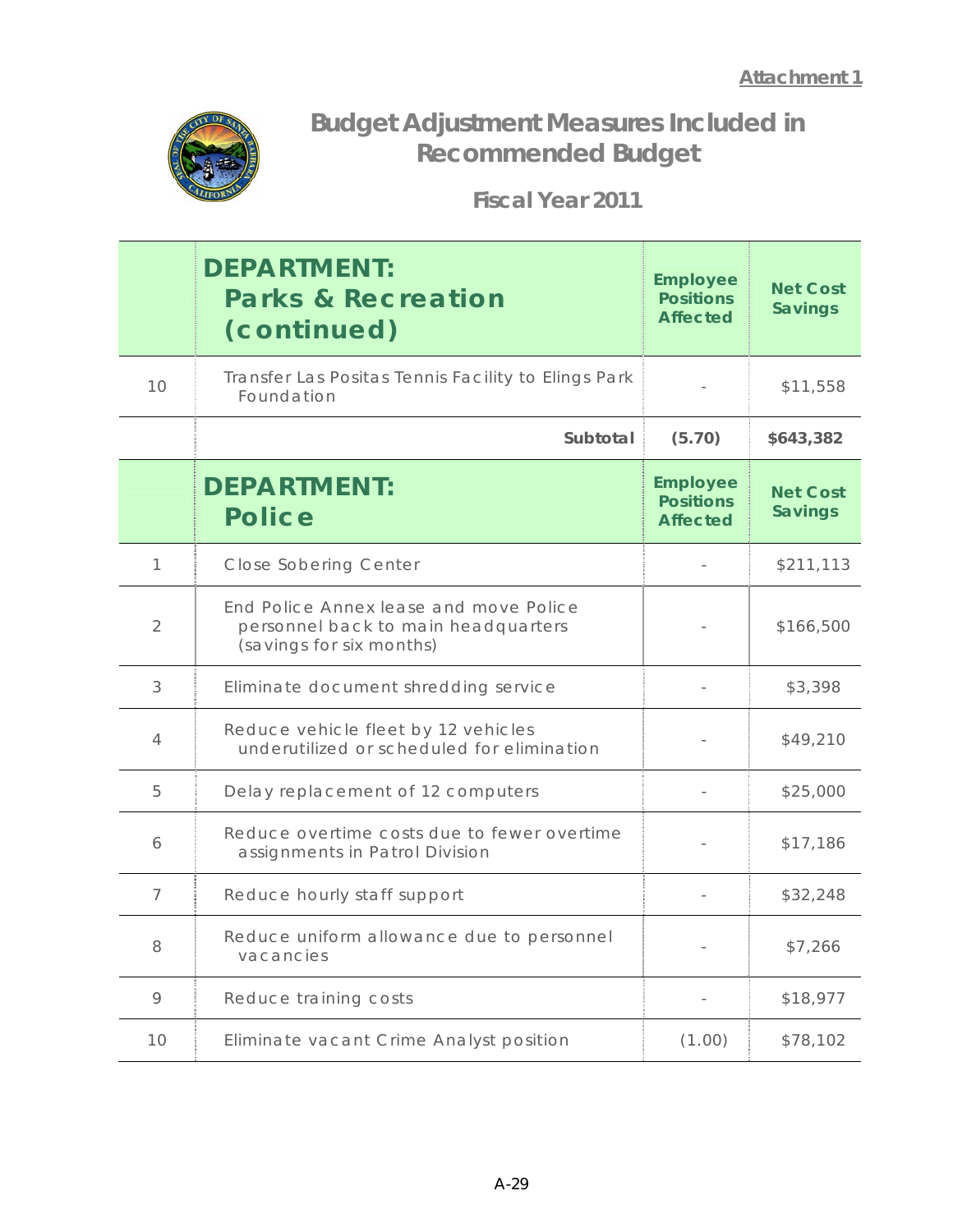

|                | <b>DEPARTMENT:</b><br>Police (continued)                                                                                                                                                      | <b>Employee</b><br><b>Positions</b><br><b>Affected</b> | <b>Net Cost</b><br><b>Savings</b> |
|----------------|-----------------------------------------------------------------------------------------------------------------------------------------------------------------------------------------------|--------------------------------------------------------|-----------------------------------|
| 11             | Eliminate vacant Administrative Specialist<br>position                                                                                                                                        | (1.00)                                                 | \$64,231                          |
| 12             | Eliminate vacant Office Specialist II position                                                                                                                                                | (1.00)                                                 | \$57,141                          |
| 13             | Eliminate Police Records Manager position in<br>October 2010                                                                                                                                  | (1.00)                                                 | \$80,565                          |
| 14             | Eliminate seven vacant Police Officers (Entry<br>Level)                                                                                                                                       | (7.00)                                                 | \$599,190                         |
|                | Subtotal                                                                                                                                                                                      | (11.00)                                                | \$1,410,127                       |
|                | <b>DEPARTMENT:</b><br><b>Public Works</b>                                                                                                                                                     | <b>Employee</b><br><b>Positions</b><br><b>Affected</b> | <b>Net Cost</b><br><b>Savings</b> |
| 1              | Increase revenue for more direct engineering<br>services provided for capital projects in<br>different departments                                                                            |                                                        | \$317,500                         |
| $\overline{2}$ | Transfer Project Engineer II position (1.0 FTE)<br>and Project Planner position (.50 FTE) to<br>Engineering Program and transfer Project<br>Planner position (.50 FTE) to Downtown<br>Parking |                                                        | \$83,721                          |
| 3              | Eliminate vacant Project Engineer II position                                                                                                                                                 | (1.00)                                                 | \$100,935                         |
| 4              | Eliminate Administrative Assistant position                                                                                                                                                   | (1.00)                                                 | \$99,748                          |
| 5              | Reduce supplies and services in the Graffiti<br>Abatement Program                                                                                                                             |                                                        | \$79,524                          |
|                | Subtotal                                                                                                                                                                                      | (2.00)                                                 | \$681,428                         |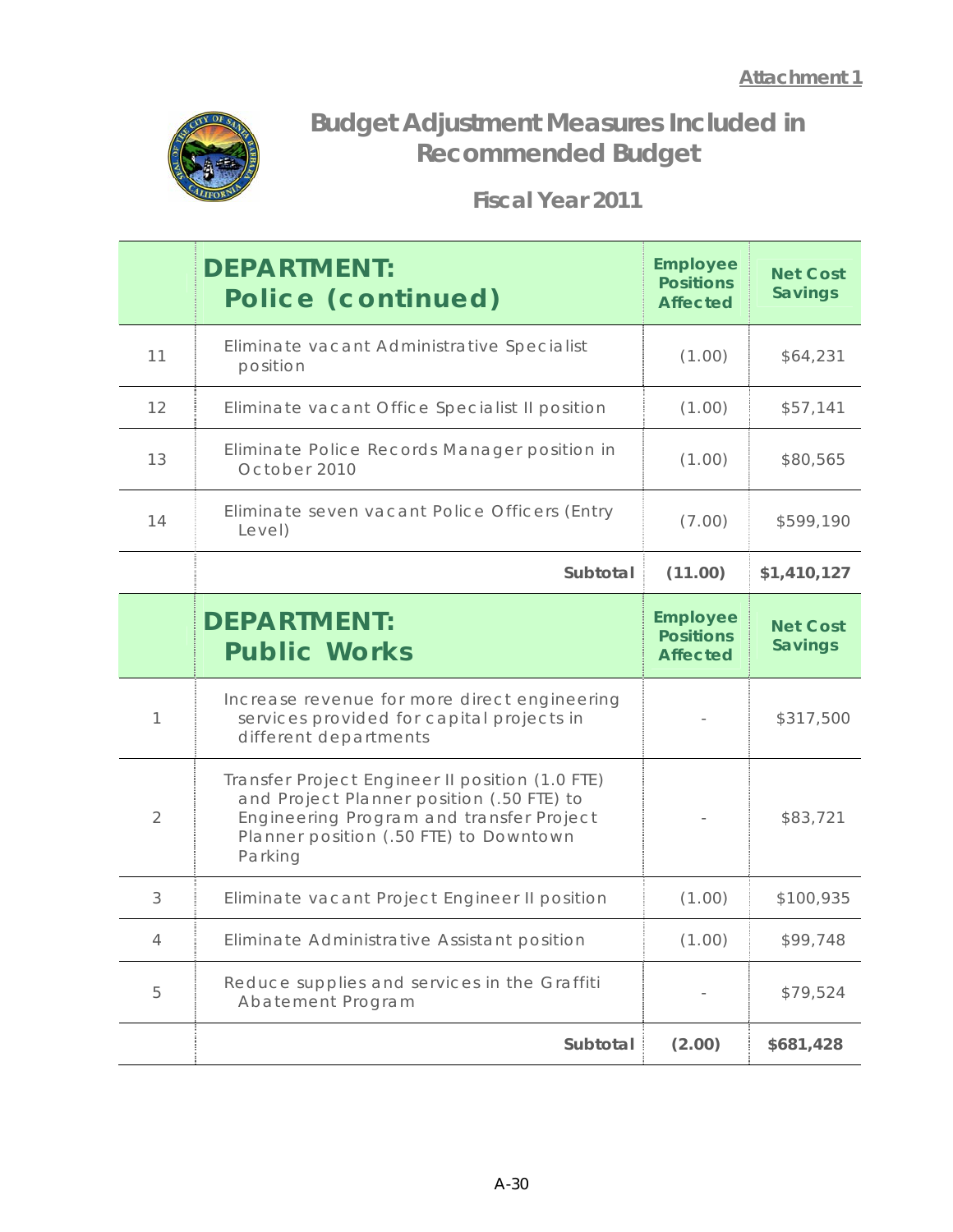

**Fiscal Year 2011** 

|   | DEPARTMENT:<br>Internal Service Funds                                                                   | <b>Employee</b><br><b>Positions</b><br><b>Affected</b> | <b>Net Cost</b><br><b>Savings</b> |
|---|---------------------------------------------------------------------------------------------------------|--------------------------------------------------------|-----------------------------------|
|   | Eliminate vacant PC Network Technician II<br>position in the Information Systems Program                | (1.00)                                                 | \$74,244                          |
| 2 | Eliminate vacant Accounting Assistant position<br>in the Public Works Facilities Maintenance<br>Program | (1.00)                                                 | \$80,274                          |
| 3 | Eliminate two Project Engineer II positions in<br>the Public Works Facilities Maintenance<br>Program    | (2.00)                                                 | \$246,675                         |
| 4 | Eliminate Automotive Equipment Technician<br>position in the Public Works Motor Pool<br>Program         | (1.00)                                                 | \$58,768                          |
|   | Subtotal                                                                                                | (5.00)                                                 | \$459,961                         |

**Total (41.10) \$5,661,832**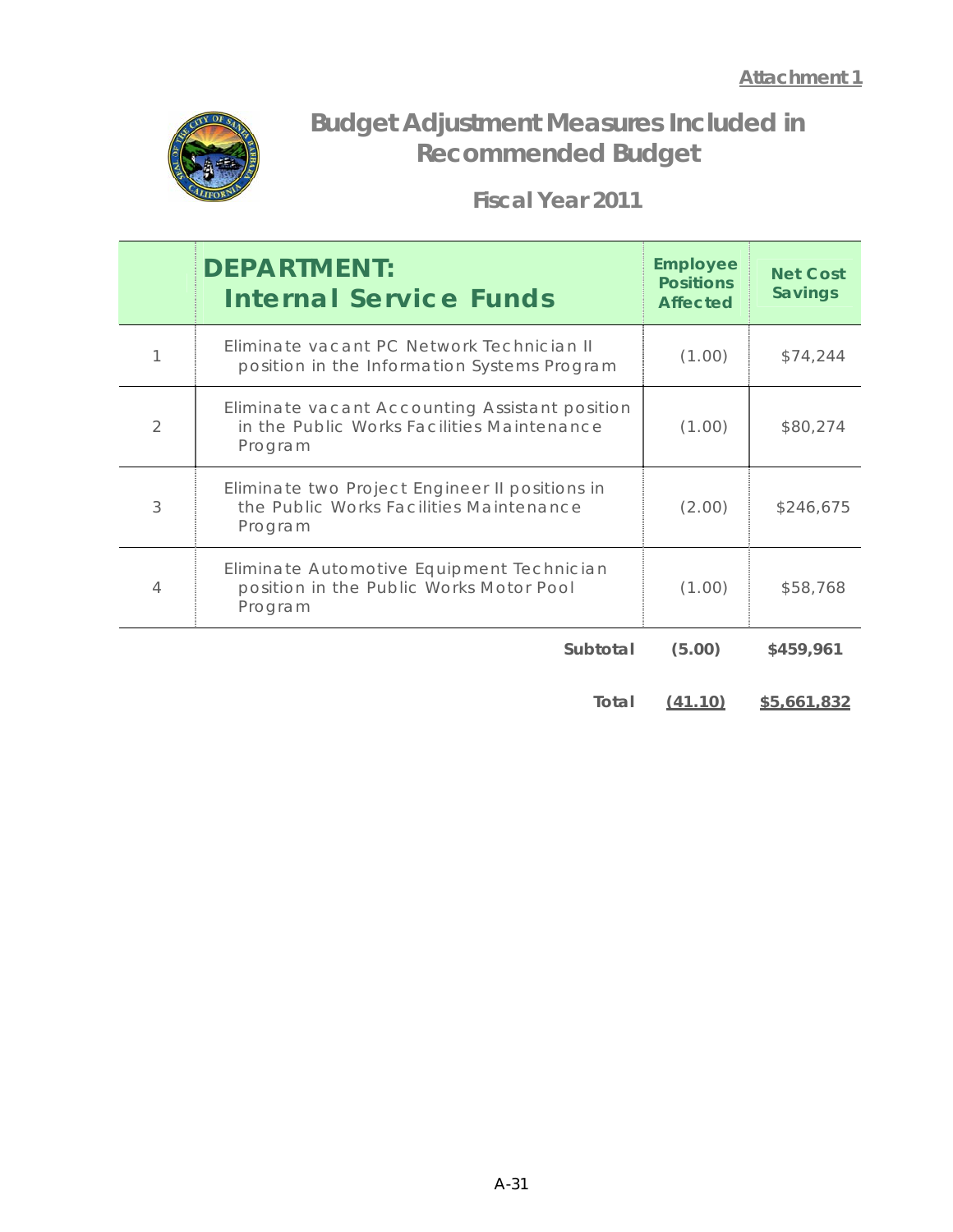[This page intentionally left blank.]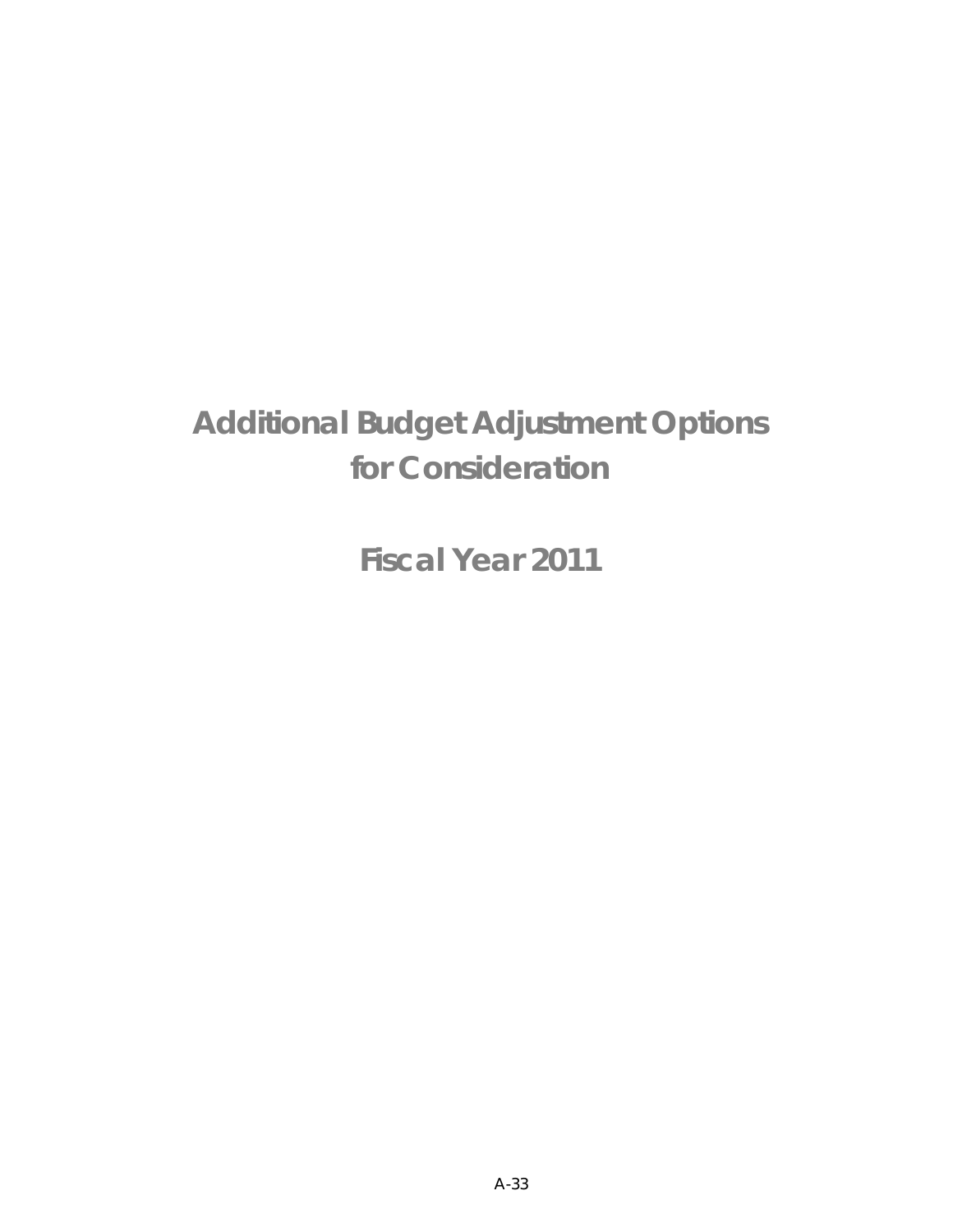[This page intentionally left blank.]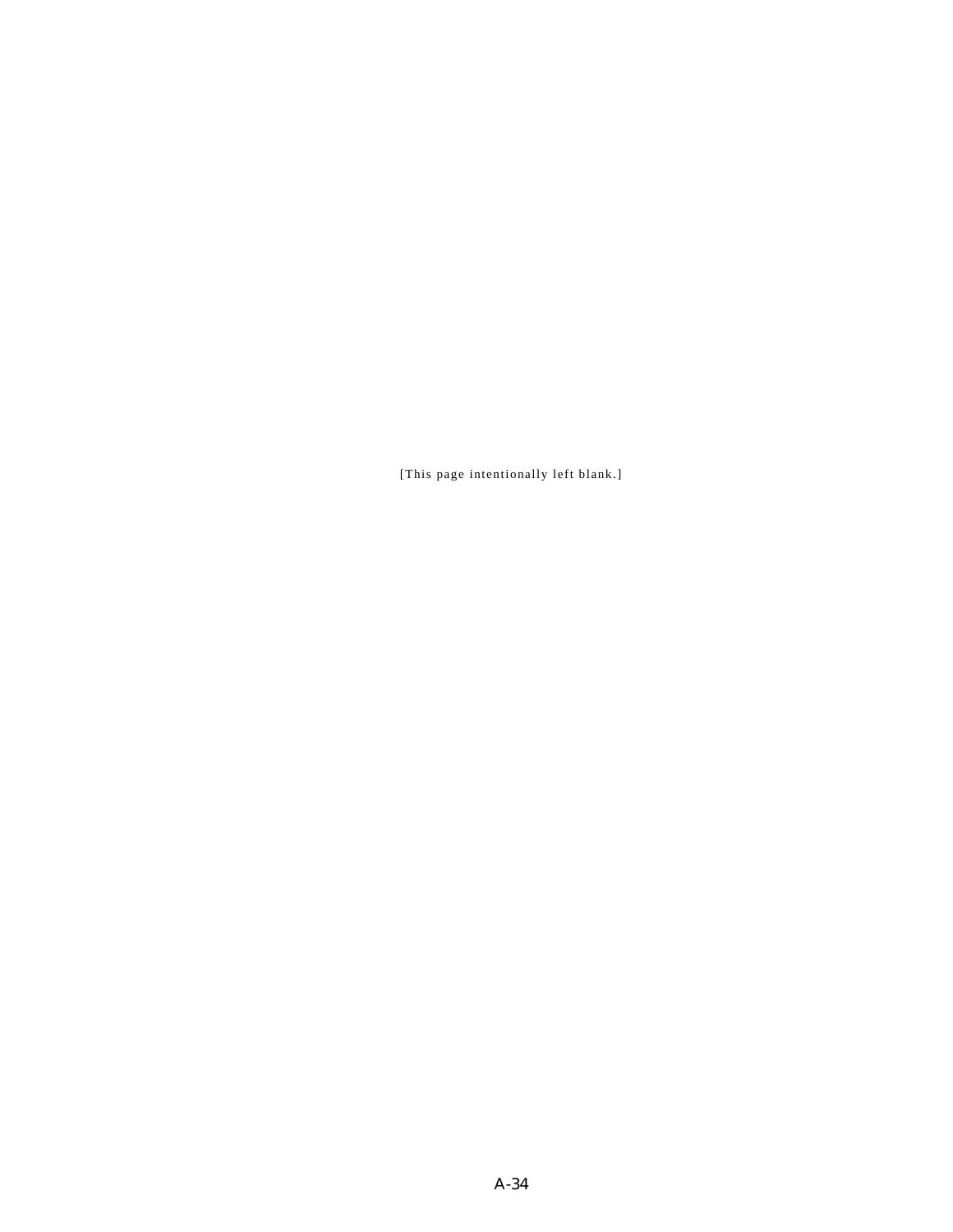

2

Eliminate Closed Captioning service for all City Council

meetings

# **Additional Budget Adjustment Options for Consideration**

**Fiscal Year 2011** 

| <b>DEPARTMENT: Administrative Services</b> |                                                                                    |                                                        |                                   |                                                                                                                                                                                                                                                       |
|--------------------------------------------|------------------------------------------------------------------------------------|--------------------------------------------------------|-----------------------------------|-------------------------------------------------------------------------------------------------------------------------------------------------------------------------------------------------------------------------------------------------------|
|                                            |                                                                                    | <b>Employee</b><br><b>Positions</b><br><b>Affected</b> | <b>Net Cost</b><br><b>Savings</b> | <b>Service Impact</b>                                                                                                                                                                                                                                 |
| 1                                          | Eliminate part-time<br>Records Technician<br>in City Clerk's Office<br>$(.50$ FTE) | (0.50)                                                 | \$35,012                          | Delays in 1) Preparing<br>Council Agenda packets<br>and related documents, 2)<br>Recruitment of City Advisory<br>Group members, 3)<br><b>Updating Municipal Code,</b><br>4) Processing contracts and<br>agreements, and 5) Public<br>records requests |
|                                            | Subtotal                                                                           | (0.50)                                                 | \$35,012                          |                                                                                                                                                                                                                                                       |
|                                            |                                                                                    |                                                        |                                   | DEPARTMENT: City Administrator & Mayor & Council                                                                                                                                                                                                      |
|                                            |                                                                                    | <b>Employee</b><br><b>Positions</b><br><b>Affected</b> | <b>Net Cost</b><br><b>Savings</b> | <b>Service Impact</b>                                                                                                                                                                                                                                 |
| 1                                          | Eliminate Spanish<br>Translation service<br>for all City Council<br>meetings       |                                                        | \$17,820                          | Spanish translation service<br>will no longer be available<br>for City Council meetings                                                                                                                                                               |

**Subtotal - \$39,450** 

\$21,630 Closed captioning service

will no longer be available for City Council meetings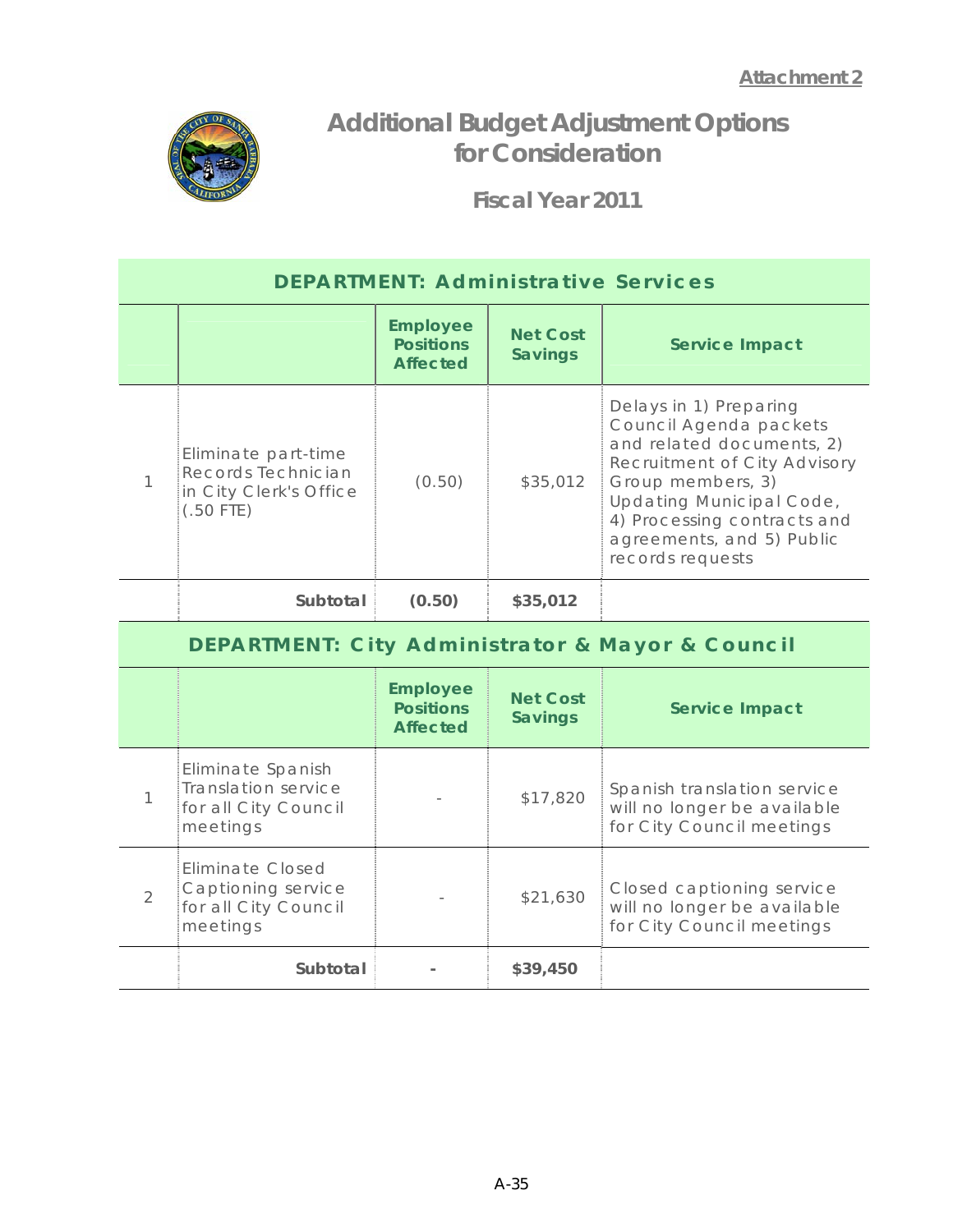documents, and delays to special assignments to update ordinances and

guidelines



# **Additional Budget Adjustment Options for Consideration**

| <b>DEPARTMENT: City Attorney</b> |                                                                                                              |                                                        |                                   |                                                                                                                                                                                                                  |
|----------------------------------|--------------------------------------------------------------------------------------------------------------|--------------------------------------------------------|-----------------------------------|------------------------------------------------------------------------------------------------------------------------------------------------------------------------------------------------------------------|
|                                  |                                                                                                              | <b>Employee</b><br><b>Positions</b><br><b>Affected</b> | <b>Net Cost</b><br><b>Savings</b> | <b>Service Impact</b>                                                                                                                                                                                            |
| $\mathbf{1}$                     | Eliminate Litigation<br>Paralegal position<br>and replace with<br>creation of Legal<br>Secretary II position |                                                        | \$3,046                           | No impact anticipated                                                                                                                                                                                            |
| $\overline{2}$                   | Reduce two Legal<br>Secretary II positions<br>to part-time (.80 FTE)                                         | (0.40)                                                 | \$34,774                          | Less clerical support<br>available for attorneys.                                                                                                                                                                |
| 3                                | Reduce supplies and<br>services                                                                              |                                                        | \$1,074                           | No impact anticipated                                                                                                                                                                                            |
|                                  | Subtotal                                                                                                     | (0.40)                                                 | \$38,894                          |                                                                                                                                                                                                                  |
|                                  |                                                                                                              |                                                        |                                   | <b>DEPARTMENT: Community Development</b>                                                                                                                                                                         |
|                                  |                                                                                                              | <b>Employee</b><br><b>Positions</b><br><b>Affected</b> | <b>Net Cost</b><br><b>Savings</b> | Service Impact                                                                                                                                                                                                   |
|                                  | Eliminate Project<br>Planner position                                                                        | (1.00)                                                 | \$115,404                         | Reduction in staff support to<br>Long Range Planning and<br>loss of professional expertise<br>in California Environmental<br>Quality Act (CEQA), possibly<br>resulting in more challenges<br>environmental<br>to |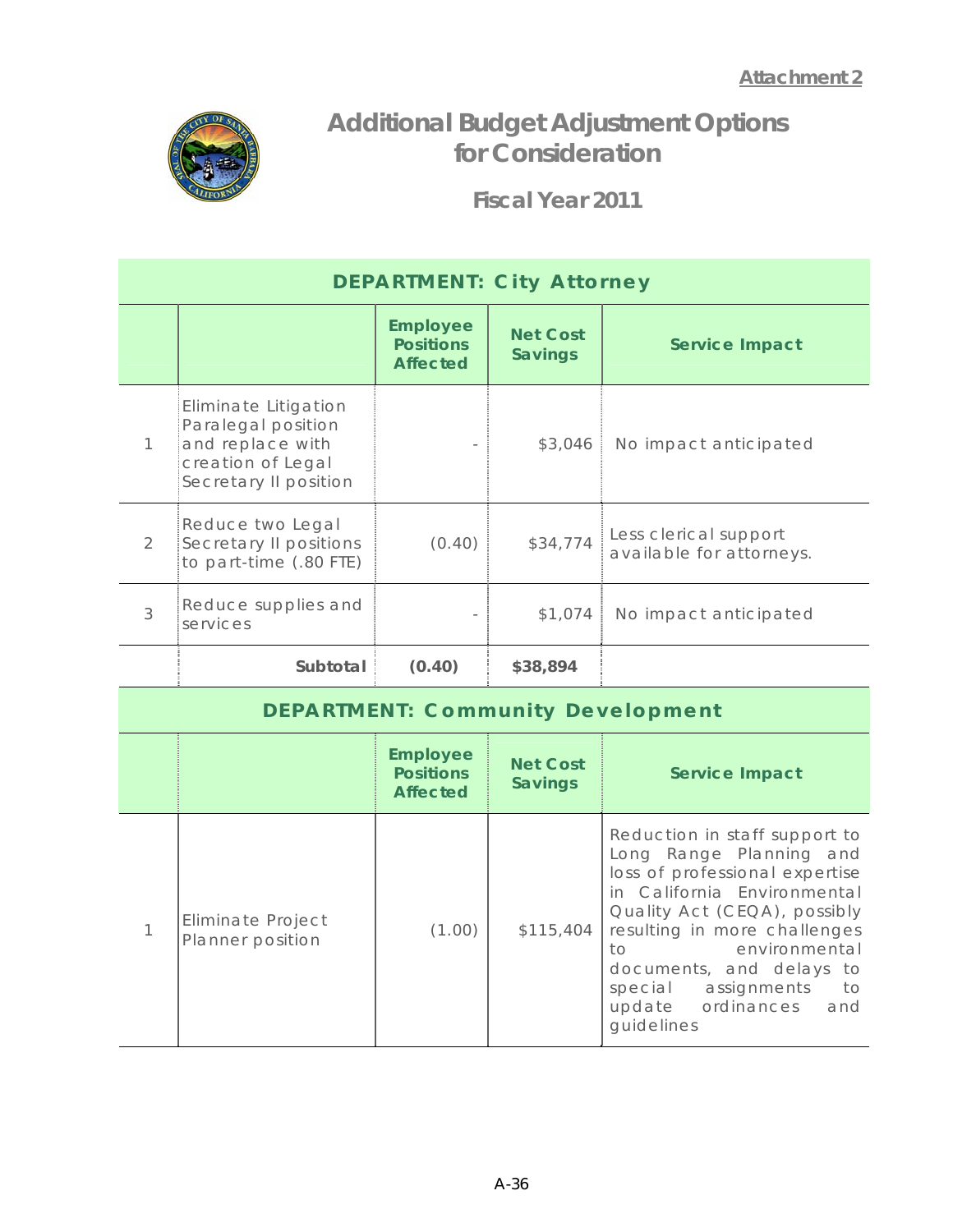

| DEPARTMENT: Community Development (continued) |                                                                                                                    |                                                        |                                   |                                                                                                                                                                                                                                                                |
|-----------------------------------------------|--------------------------------------------------------------------------------------------------------------------|--------------------------------------------------------|-----------------------------------|----------------------------------------------------------------------------------------------------------------------------------------------------------------------------------------------------------------------------------------------------------------|
|                                               |                                                                                                                    | <b>Employee</b><br><b>Positions</b><br><b>Affected</b> | <b>Net Cost</b><br><b>Savings</b> | <b>Service Impact</b>                                                                                                                                                                                                                                          |
| $\overline{2}$                                | Reduce Planning<br>Administrative<br>Supervisor position<br>to 70% (30% billed to<br>Housing and<br>Redevelopment) |                                                        | \$28,810                          | Clerical coordination will be<br>shared across divisions                                                                                                                                                                                                       |
| 3                                             | Eliminate Planning<br><b>Technician I position</b>                                                                 | (1.00)                                                 | \$95,579                          | Delays<br>in<br>review<br>of<br>proposed<br>development<br>projects,<br>increasing<br>challenge to meet statutory<br>permit<br>streamlining<br>slower<br>timelines,<br>and<br>counter<br>customer<br>service<br>and response to Council or<br>public inquiries |
| $\overline{4}$                                | Eliminate Records<br><b>Technician position</b>                                                                    | (1.00)                                                 | \$72,218                          | Reduced<br>scanning<br>$\Omega$<br>permits and plans, filing of<br>archive<br>documents<br>and<br>internal retrieval of street<br>files                                                                                                                        |
|                                               | Subtotal                                                                                                           | (3.00)                                                 | \$312,011                         |                                                                                                                                                                                                                                                                |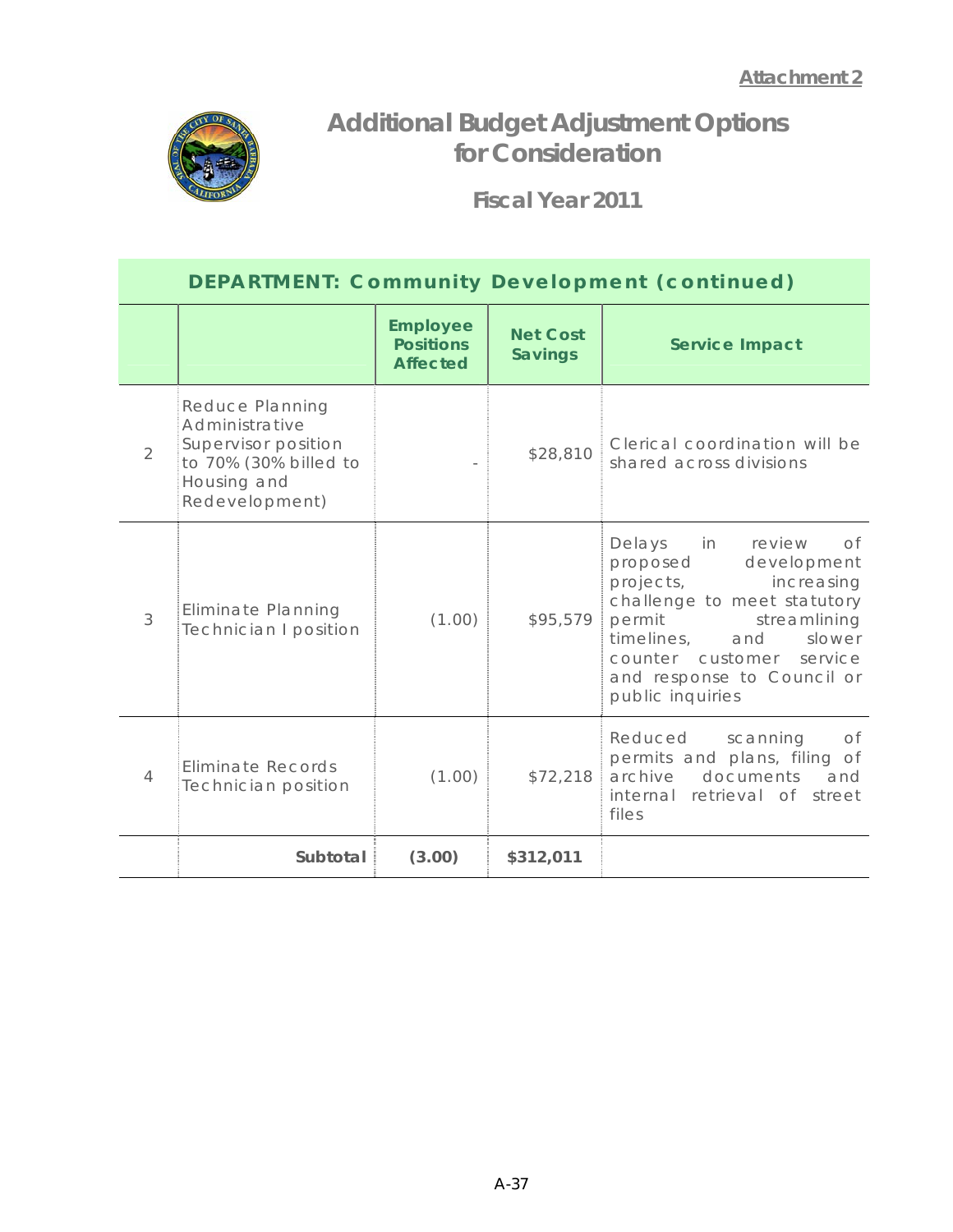

| <b>DEPARTMENT: Finance</b> |                                                                                     |                                                 |                                   |                                                                                                                                                                                                                                                                |  |
|----------------------------|-------------------------------------------------------------------------------------|-------------------------------------------------|-----------------------------------|----------------------------------------------------------------------------------------------------------------------------------------------------------------------------------------------------------------------------------------------------------------|--|
|                            |                                                                                     | Employee<br><b>Positions</b><br><b>Affected</b> | <b>Net Cost</b><br><b>Savings</b> | <b>Service Impact</b>                                                                                                                                                                                                                                          |  |
| 1                          | Eliminate<br>Administrative<br>Specialist position in<br><b>Purchasing Division</b> | (1.00)                                          | \$66,971                          | Delays in processing routine<br>requisitions under \$2,500<br>(five additional days), quick<br>quotes (five to seven<br>additional days), formal<br>requisitions (seven to ten<br>additional days)                                                             |  |
| $\mathcal{L}$              | Fliminate Mail<br>Courier Services<br>Specialist position                           | (1.00)                                          | \$61,290                          | Many mail services would be<br>cancelled and departments<br>would coordinate their own<br>mail pick-up & drop off;<br>Central warehouse hours<br>would be reduced to half-<br>days and delivery service<br>would be reduced to 1 day<br>per week or eliminated |  |
|                            | Subtotal                                                                            | (2.00)                                          | \$128,261                         |                                                                                                                                                                                                                                                                |  |
| <b>DEPARTMENT: Fire</b>    |                                                                                     |                                                 |                                   |                                                                                                                                                                                                                                                                |  |

|                                                                                                                                                     | Employee<br><b>Positions</b><br><b>Affected</b> | <b>Net Cost</b><br><b>Savings</b> | <b>Service Impact</b>          |  |
|-----------------------------------------------------------------------------------------------------------------------------------------------------|-------------------------------------------------|-----------------------------------|--------------------------------|--|
| Transfer cost of<br>custodial services for<br>Administration<br>Offices to<br>Redevelopment<br>Agency, while<br>located at De La<br>Vina lease site | $\overline{\phantom{a}}$                        |                                   | \$10,000 No impact anticipated |  |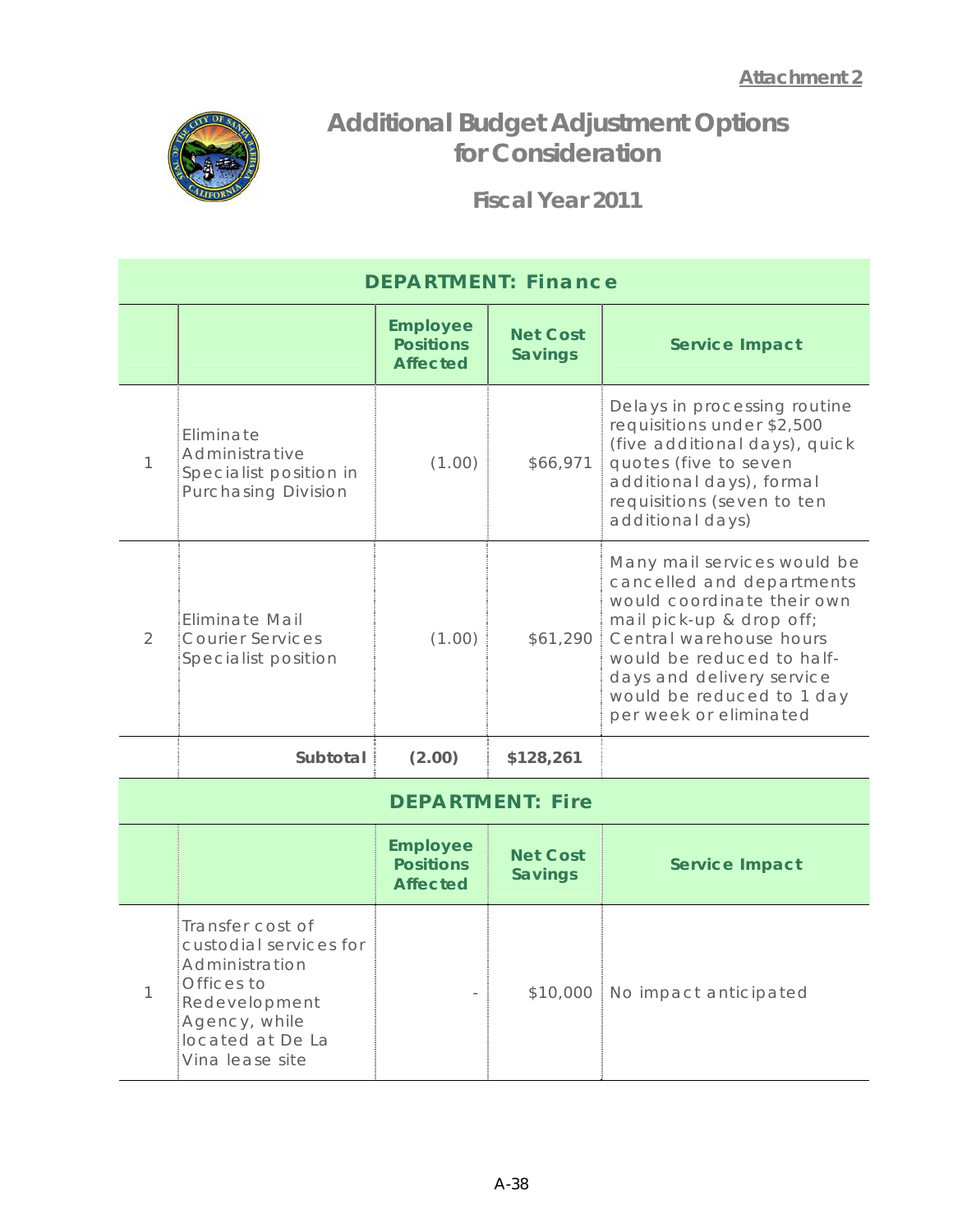

|                | DEPARTMENT: Fire (continued)                                                       |                                                        |                                   |                                                                                                                                                                                                                                                                                       |  |
|----------------|------------------------------------------------------------------------------------|--------------------------------------------------------|-----------------------------------|---------------------------------------------------------------------------------------------------------------------------------------------------------------------------------------------------------------------------------------------------------------------------------------|--|
|                |                                                                                    | <b>Employee</b><br><b>Positions</b><br><b>Affected</b> | <b>Net Cost</b><br><b>Savings</b> | <b>Service Impact</b>                                                                                                                                                                                                                                                                 |  |
| $\overline{2}$ | Reduce Information<br>Services staffing for<br>Fire personnel to .20<br><b>FTE</b> |                                                        | \$23,140                          | Delayed implementation of<br>information systems projects                                                                                                                                                                                                                             |  |
| 3              | Extend life of Fire<br>Engines from 15 to<br>17 years                              |                                                        | \$30,000                          | Possible increase of vehicle<br>maintenance costs                                                                                                                                                                                                                                     |  |
| $\overline{4}$ | Reduce overtime for<br>minimum on-duty<br>first responder<br>staffing              |                                                        | \$782,861                         | Would result in: 1) Extended<br>response time for first<br>responders to all risk<br>emergencies, 2) Reduced<br>capacity to respond to<br>multiple simultaneous<br>emergencies or major<br>emergencies, and 3)<br>Decreased ability to provide<br>aid to surrounding<br>jurisdictions |  |
| 5              | Eliminate Fire<br>Inspector I position                                             | (1.00)                                                 | \$125,064                         | Would result in: 1) Increased<br>fire inspection workload for<br>remaining Inspectors; 2) Less<br>enforcement of defensible<br>space requirements; 3)<br>Delays to adopt mandated<br>Fire Code regulations                                                                            |  |
|                | Subtotal                                                                           | (1.00)                                                 | \$971,065                         |                                                                                                                                                                                                                                                                                       |  |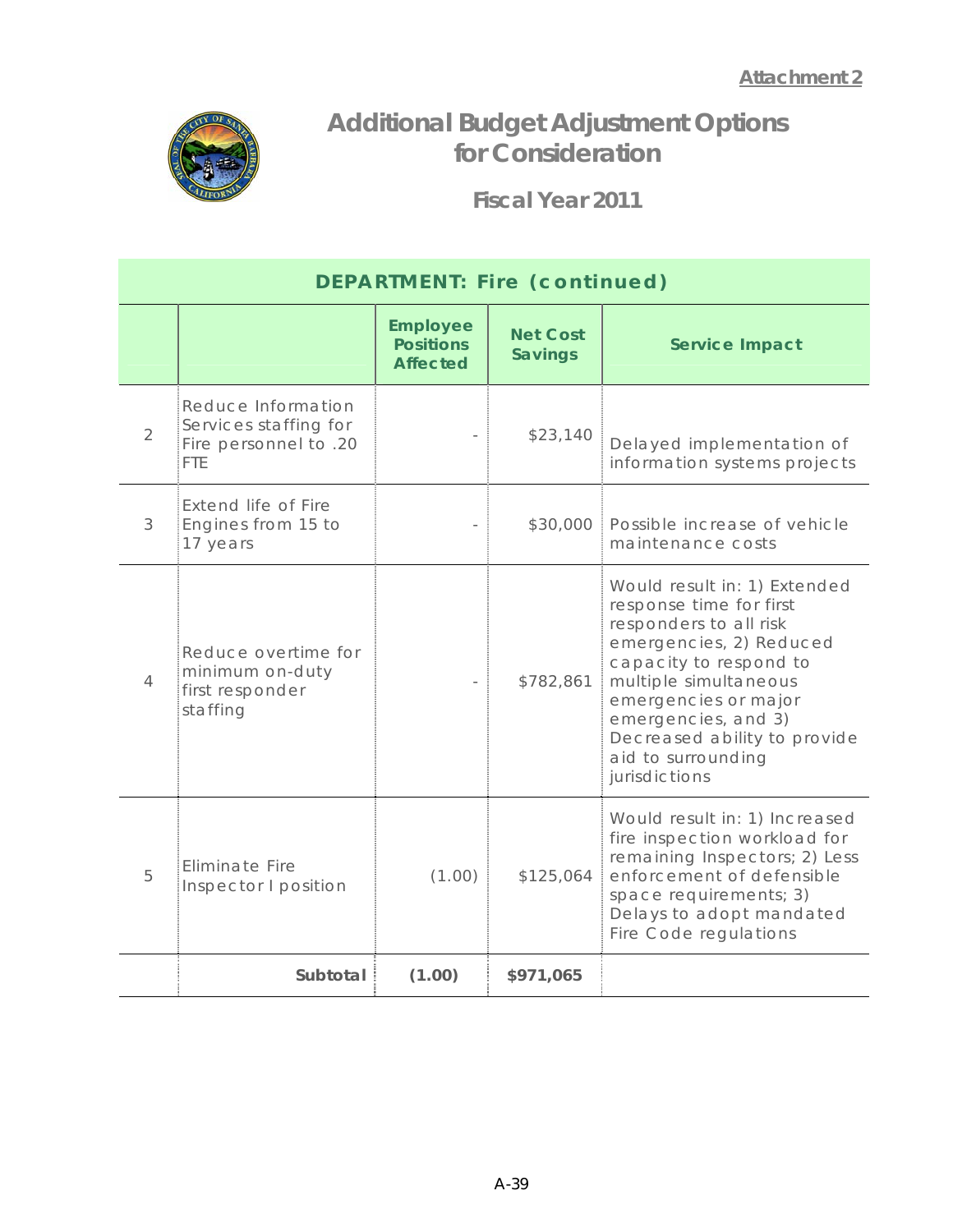

| <b>DEPARTMENT: Library</b> |                                                                                      |                                                        |                                   |                                                                                                                                                                                                         |  |
|----------------------------|--------------------------------------------------------------------------------------|--------------------------------------------------------|-----------------------------------|---------------------------------------------------------------------------------------------------------------------------------------------------------------------------------------------------------|--|
|                            |                                                                                      | <b>Employee</b><br><b>Positions</b><br><b>Affected</b> | <b>Net Cost</b><br><b>Savings</b> | <b>Service Impact</b>                                                                                                                                                                                   |  |
| $\mathbf{1}$               | Eliminate vacant<br>Senior Library<br>Technician position<br>in Support Services     | (1.00)                                                 | \$66,730                          | Less oversight of purchasing,<br>cataloging and processing<br>of library materials                                                                                                                      |  |
| $\overline{2}$             | Close Central Library<br>on Sundays                                                  |                                                        | \$31,289                          | Will result in more limited<br>to<br>Library<br>access<br>collections,<br>professional<br>public<br>expertise<br>and<br>computers,<br>primarily<br>impacting families who use<br>the library on Sundays |  |
| 3                          | Reduce library<br>materials acquisition<br>budget by<br>approximately 2,200<br>items |                                                        | \$47,947                          | Fewer items purchased for<br>collections, resulting<br>in<br>longer waiting lists (150+) for<br>popular items and increased<br>workload to borrow items<br>from<br>other<br>not owned<br>libraries      |  |
| 4                          | Reduce library<br>materials acquisition<br>budget by<br>approximately 1,450<br>items |                                                        | \$32,084                          | Fewer items purchased for<br>collections,<br>resulting<br>in<br>longer waiting<br>lists<br>for<br>popular items and increased<br>staff workload to borrow<br>items not owned from other<br>libraries    |  |
|                            | Subtotal                                                                             | (1.00)                                                 | \$178,050                         |                                                                                                                                                                                                         |  |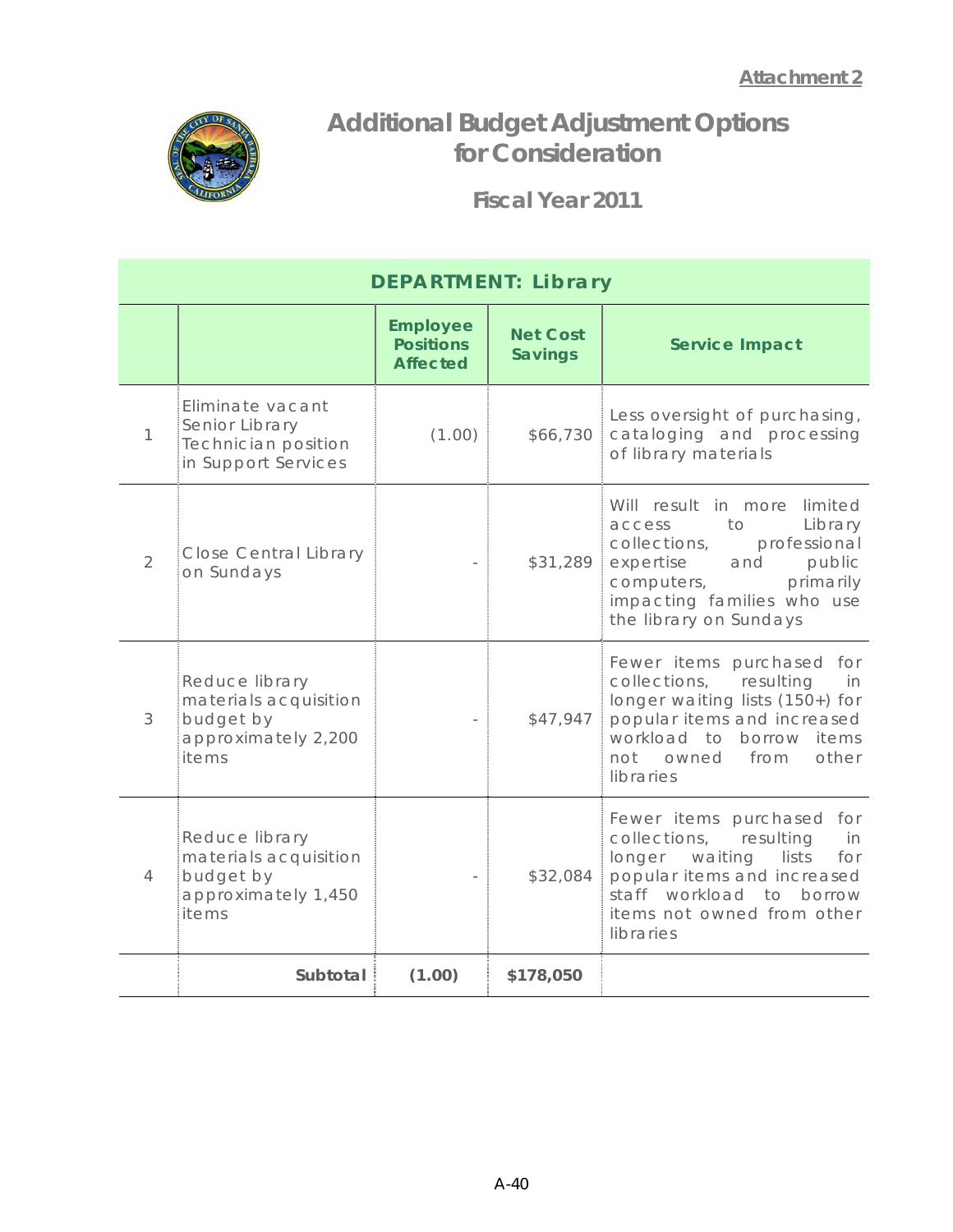

| <b>DEPARTMENT: Parks &amp; Recreation</b> |                                                                                                                                                           |                                                 |                                   |                                                                                                                                                                                                                                                                              |
|-------------------------------------------|-----------------------------------------------------------------------------------------------------------------------------------------------------------|-------------------------------------------------|-----------------------------------|------------------------------------------------------------------------------------------------------------------------------------------------------------------------------------------------------------------------------------------------------------------------------|
|                                           |                                                                                                                                                           | <b>Employee</b><br><b>Positions</b><br>Affected | <b>Net Cost</b><br><b>Savings</b> | <b>Service Impact</b>                                                                                                                                                                                                                                                        |
| 1                                         | Lease Ortega<br>Welcome House to<br>non-profit<br>organizations, similar<br>to community<br>centers                                                       |                                                 | \$4,475                           | Facility would no longer be<br>available for private party<br>rentals; More services<br>available to Eastside<br>community                                                                                                                                                   |
| $\overline{2}$                            | Close Oak Park<br>Wading Pool                                                                                                                             |                                                 | \$10,005                          | Would result in all (2) City<br>wading pools not operating<br>this summer, impacting 7,600<br>youth and their families who<br>visit each summer                                                                                                                              |
| 3                                         | Restructure and<br>reduce<br>Neighborhood and<br><b>Outreach Services</b><br>(NOS) positions and<br>eliminate NOS<br>Supervisor position                  | (1.00)                                          | \$108,272                         | Reduced outreach and teen<br>services to the Lower<br>Westside community and<br>fewer teen leadership<br>activities                                                                                                                                                          |
| 4                                         | Weekday and<br>seasonal closure of<br>Hilda Ray,<br>Franceschi, and<br>Skofield Parks and<br>eliminate one<br>Grounds<br>Maintenance Worker<br>I position | (1.00)                                          | \$58,039                          | Hilda Ray and Franceschi<br>Parks would be closed on<br>weekdays; Skofield Park<br>would close seven<br>days/week from Labor Day<br>to Memorial Day based on<br>seasonal use; Basic<br>maintenance, including<br>mowing and vegetative<br>fuels management would<br>continue |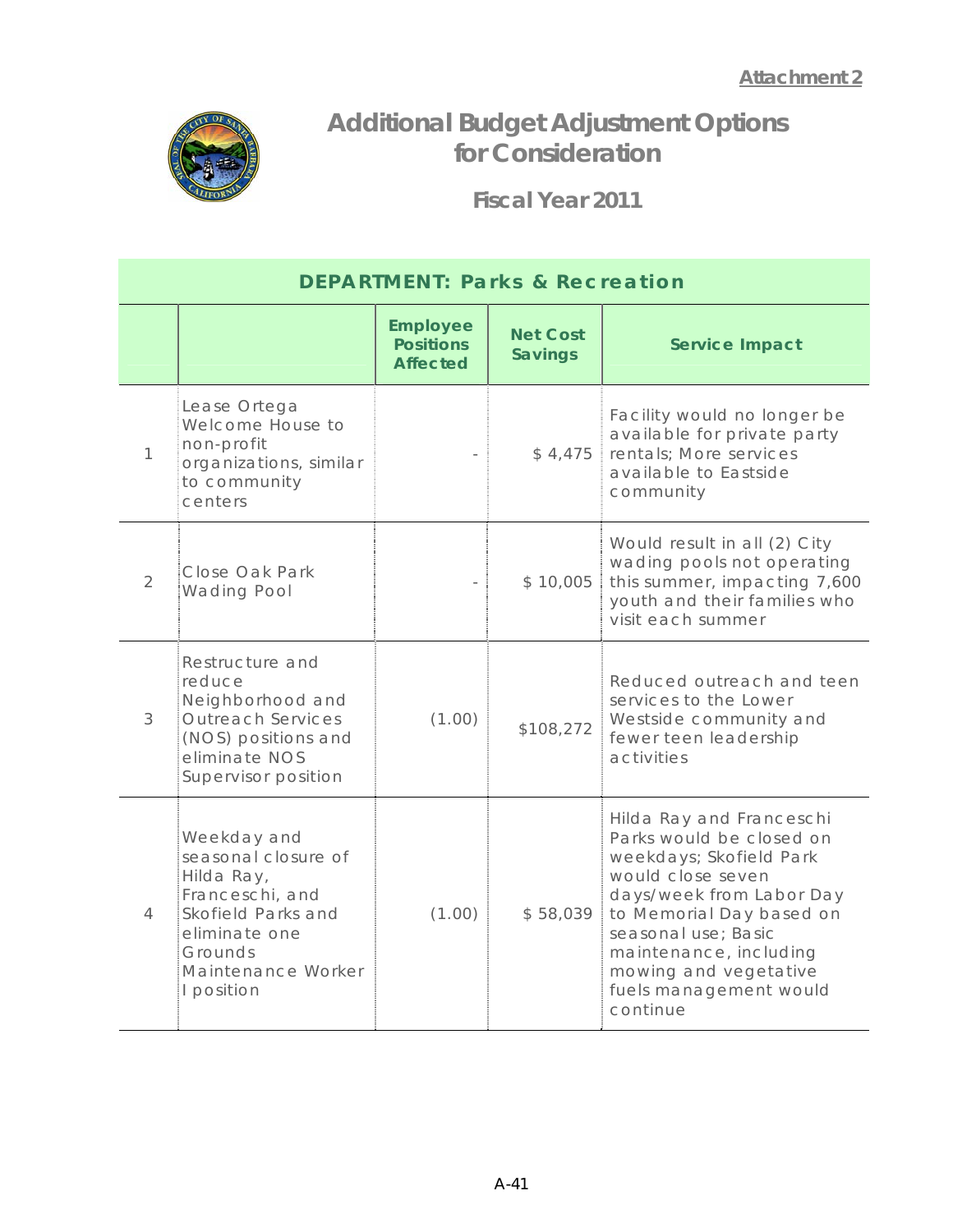

| DEPARTMENT: Parks & Recreation (continued) |                                                                                                                                                                                                                                                        |                                                        |                                   |                                                                                                                                                                                                    |
|--------------------------------------------|--------------------------------------------------------------------------------------------------------------------------------------------------------------------------------------------------------------------------------------------------------|--------------------------------------------------------|-----------------------------------|----------------------------------------------------------------------------------------------------------------------------------------------------------------------------------------------------|
|                                            |                                                                                                                                                                                                                                                        | <b>Employee</b><br><b>Positions</b><br><b>Affected</b> | <b>Net Cost</b><br><b>Savings</b> | Service Impact                                                                                                                                                                                     |
| 5                                          | Restructure and<br>reduce Parks<br>Operations<br>Management and<br>downgrade 1 of 3<br>Parks Supervisor<br>positions to Lead<br>Worker                                                                                                                 |                                                        | $\updownarrow$ -                  | Would increase field<br>resources for park<br>maintenance but increase<br>workload for two remaining<br>Parks supervisors and<br>management, delaying work<br>efforts and special projects         |
| 6                                          | Restructure and<br>reduce coordination<br>of parks and<br>facilities rental<br>services and<br>eliminate Recreation<br>Specialist position                                                                                                             | (0.80)                                                 | \$44,731                          | Would delay processing of<br>applications for facility<br>rentals and film/photo<br>permits and shift some<br>responsibilities to the Arts &<br><b>Crafts Show Advisory</b><br>Committee           |
| $\overline{7}$                             | Reduce tennis<br>services to daytime<br>drop-in play only, or<br>transfer operation of<br>tennis facilities and<br>programs to a non-<br>profit; eliminate<br><b>Tennis Services</b><br>Coordinator position<br>(.80 FTE), effective<br>September 2010 | (0.80)                                                 | \$85,903                          | Would affect public tennis<br>offered at Municipal and<br>Pershing Park tennis<br>facilities, impacting more<br>than 9,000 youth and adults<br>who participate in City<br>tennis programs annually |
|                                            | Subtotal                                                                                                                                                                                                                                               | (3.60)                                                 | \$311,425                         |                                                                                                                                                                                                    |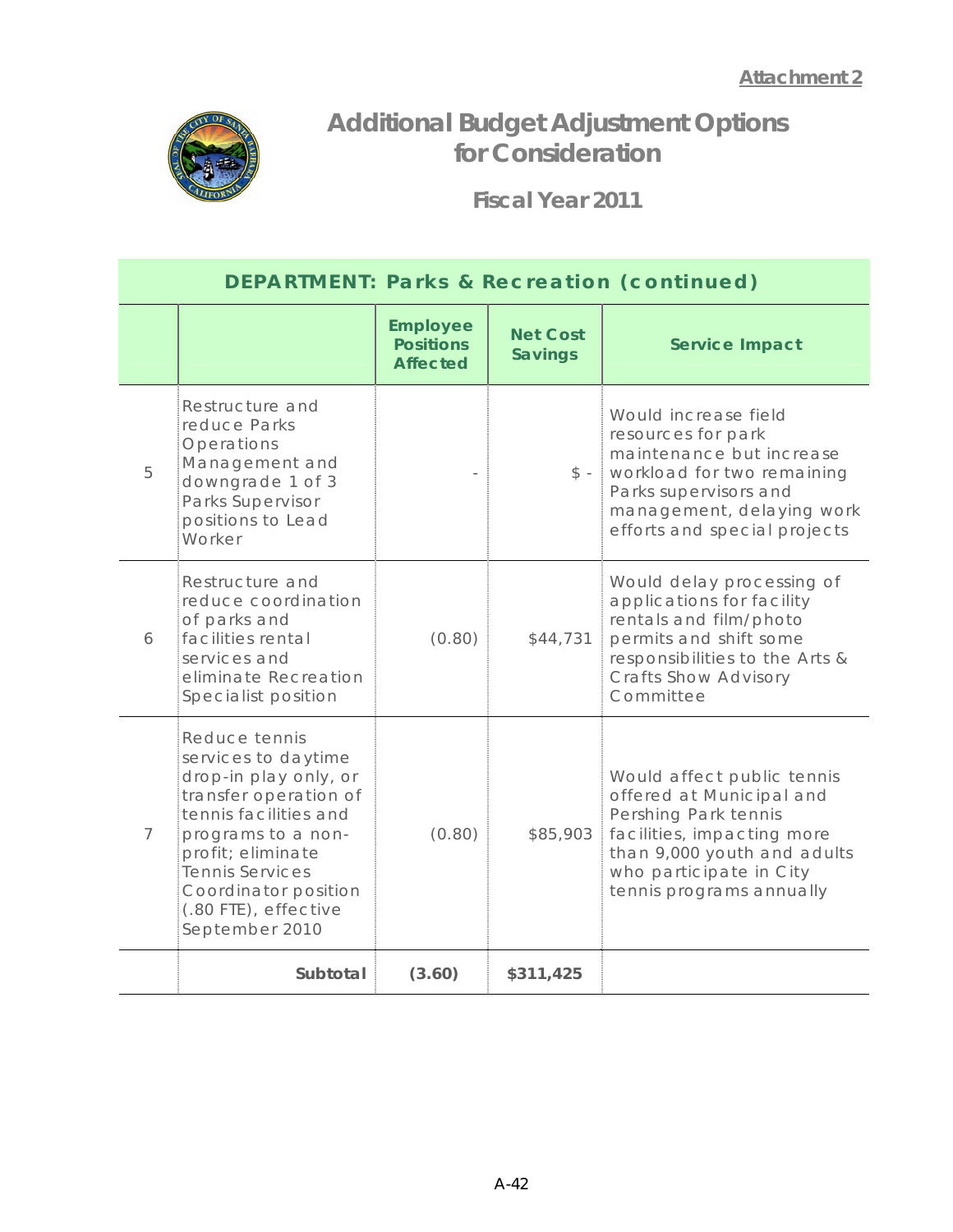

| <b>DEPARTMENT: Police</b> |                                                                            |                                                        |                                   |                                                                                                                                                              |
|---------------------------|----------------------------------------------------------------------------|--------------------------------------------------------|-----------------------------------|--------------------------------------------------------------------------------------------------------------------------------------------------------------|
|                           |                                                                            | <b>Employee</b><br><b>Positions</b><br><b>Affected</b> | <b>Net Cost</b><br><b>Savings</b> | <b>Service Impact</b>                                                                                                                                        |
| 1                         | <b>Eliminate Police</b><br>Activities League<br>(PAL) Officer<br>position  | (1.00)                                                 | \$114,170                         | Less police officer<br>involvement in PAL program                                                                                                            |
| $\overline{2}$            | Eliminate Drug<br>Abuse Resistance<br>Education (DARE)<br>Officer position | (1.00)                                                 | \$114,170                         | DARE program would be<br>eliminated                                                                                                                          |
| $\mathfrak{Z}$            | Eliminate Beat<br>Coordinator position                                     | (1.00)                                                 | \$114,170                         | Beat Coordinator Program<br>would be eliminated and<br>Patrol Officers would assume<br>fewer Community Policing<br>Projects                                  |
| $\overline{4}$            | Eliminate Beat<br>Coordinator position                                     | (1.00)                                                 | \$114,170                         | Beat Coordinator Program<br>would be eliminated and<br>Patrol Officers would assume<br>a fewer Community Policing<br>Projects                                |
| 5                         | Eliminate Detective -<br>Polygrapher position                              | (1.00)                                                 | \$114,164                         | Would require contracting<br>with private vendor to<br>provide polygraphy services                                                                           |
| 6                         | Eliminate Cold Case<br>Detective position                                  | (1.00)                                                 | \$115,101                         | Would distribute<br>investigations for historical<br>homicides to existing<br>detective staff and reduce<br>capability to thoroughly<br>review obscure leads |
|                           | Subtotal                                                                   | (6.00)                                                 | \$685,945                         |                                                                                                                                                              |
|                           | Total                                                                      | (17.50)                                                | \$2,700,113                       |                                                                                                                                                              |